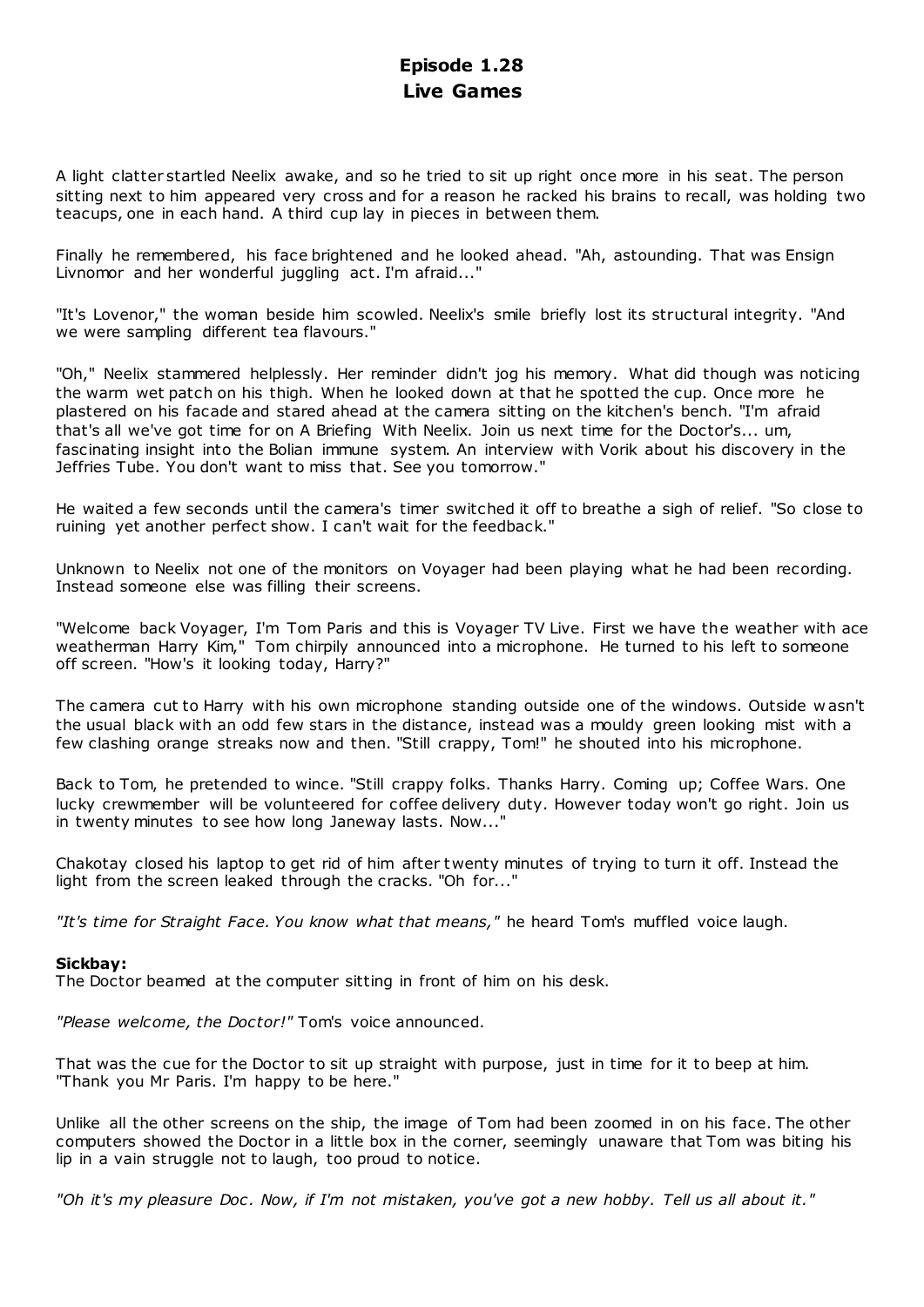"Ah well," the Doctor's smile spread even further. "I call it snapshotting. I program the camera to take shots at musical intervals, while I perform a wonderful operatic tune." Tom's lips began to tremble. "The results are really fascinating and capture the beauty and dramatics of the piece I'm performing."

*"Interesting. Can we see an example?"* Tom managed to say in all seriousness.

"Why of course," the Doctor chuckled. Up he stood, his chest puffed out. "Computer. Beethoven..."

While he was ordering the song title, the doors to Sickbay opened for Jessie. She looked around curiously since at first glance no was around. Then she spotted movement coming from the office before being deafened by booming opera.

Jessie headed there, not put off as it'd be more unusual for this to not be happening. "Um Doc, can you turn that crap off, I need..." she trailed off as her eyes widened in horror.

The Doctor did not hear her over the music and his singing, or see her since he was busy doing dramatic arm gestures. Somehow he also didn't hear her scream and run back the way she came.

Outside Sickbay James had been not literally cornered by Kiara and Naomi.

"But I have a tummy ache," Kiara complained, rubbing her stomach as if that would prove it.

"How will me going in there help you feel better?" James asked.

Kiara huffed, "you can get the poofy spray thingybob for me."

James laughed briefly which made her scowl like a mini Janeway. "No. Look, it's only down the corridor. If you're that poorly, I'll carry you in."

"No!" Naomi protested for her. "Doc's being weird."

James glanced ahead at the door, cringing at the music coming from it. "Well I dunno..." he barely had time to say when the doors opened and a freaked out Jessie ran through them.

She spotted him and hurried over like her life depended on it. Fortunately she saw the children in front of him and managed to veer slightly to avoid knocking them over. Then she fearfully tugged on his arm, wigging him out as well. "James, a rabbit, kill it," she whimpered near breathlessly.

"What?" James could only say.

"See," Kiara snapped for a reason he didn't get.

With a puzzled look on his face, James walked around them all to go into Sickbay. All three tagged along until they reached the doorway. As soon as the doors opened they were treated to the sight of the Doctor prancing around his office, wearing a bunny suit.

Jessie had immediately flinched and made sure to stand directly behind James so she'd see nothing. The kids however were on either side of him, they started to giggle. Jessie then peeped around his right arm just as the Doctor did a cheesy hand on heart pose. She felt more than a little stupid, but her own giggles helped sort that out.

Thankfully the show ended and it was quiet again. All anyone could hear were Tom's stifled snickering coming from the computer.

"Who let the Emergency Comedy Hologram out of his treadmill?" James asked.

The Doctor noticed his visible audience and merely frowned at them as if they were the ones who looked ridiculous. "The C stands for command. How is that not obvious?" he sneered while putting his hands on his hips.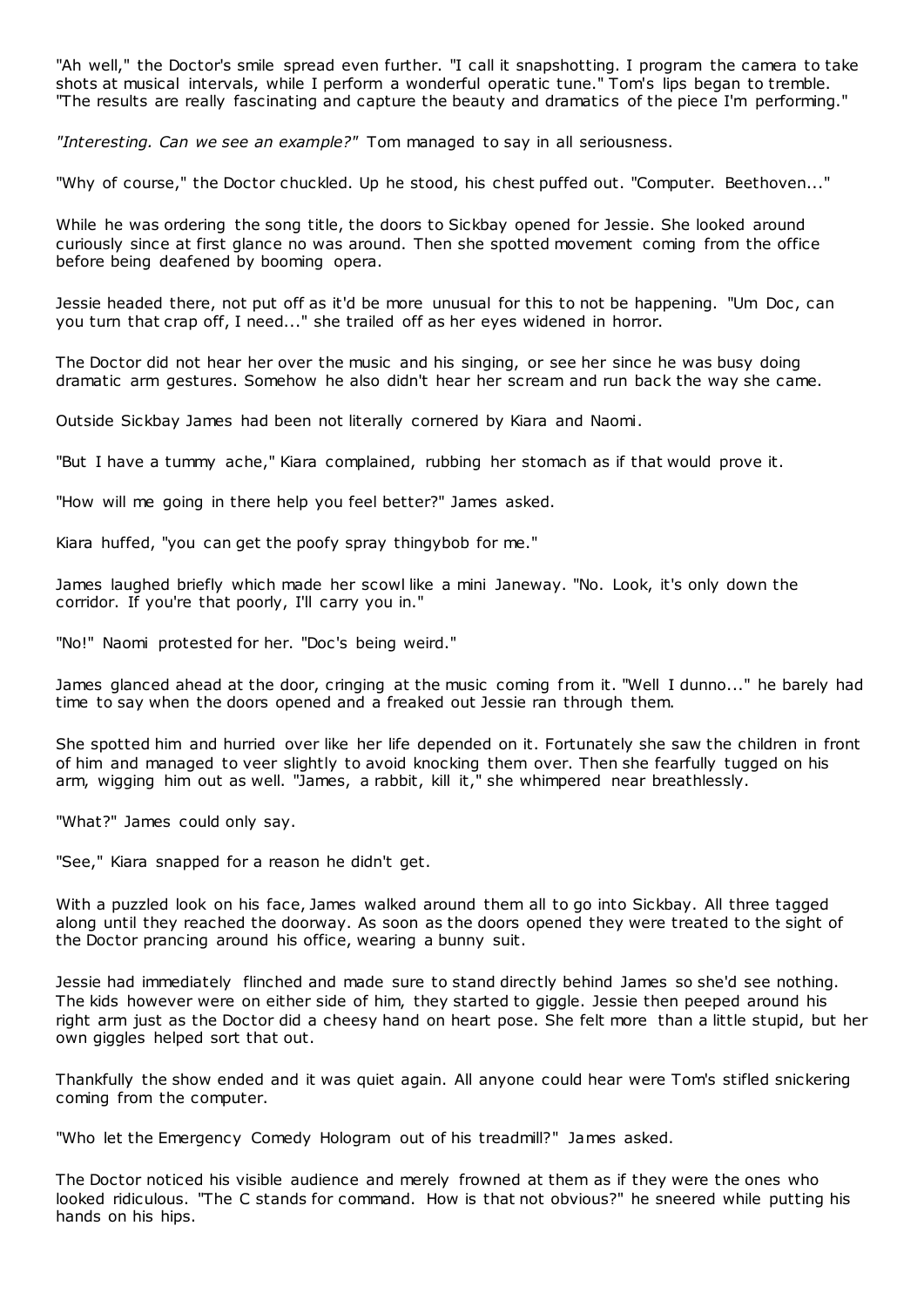The two little girls burst into further giggles, confusing him. "What?" the hologram grunted.

"Yeah um, is there a fancy dress party we haven't been told about?" Jessie laughed too.

"I don't understand," the Doctor said.

"Maybe start with checking your head, or heck looking at your arms," James suggested.

The Doctor did both, one hand went to his no longer bald head and the other stretched in front of him. He swung around to check a reflective surface and understood why the people at the door and Tom were snickering. "Oh brother," he only groaned toward the door, "how hilarious. Change me back, you've had your fun."

"Normally I'd love to take the credit but I didn't do it," James said.

"Neither did I, I hate rabbits," Jessie said.

"Then who did?" the Doctor asked. Then he looked towards Kiara and Naomi giggling their heads off behind James.

James frowned back at him, "yeah right, maybe check your screen."

"Uhoh busted," Tom pretended to sound betrayed.

The Doctor looked toward him as the screen turned off. He responded with a bitter hmph sound. "I don't suppose you'll fix this before you leave."

Kiara tugged on James' sleeve. He looked down to find her rubbing her stomach again. "Laughing made it hurt more."

#### **The Conference Room:**

All eyes were on the small screen on the wall. It currently was showing a random redshirt trying to dance around airborne PADDs and tricorders, while still managing to keep the drink in his hand from spilling. When it was over, the image shrunk down to show Tom once more having a good laugh at what was shown. Not only that, the Tom in the room laughed with him and he was the only one.

"Well that's all we have time for. Tune in tomorrow for more laughs and hot off the press news," screen Tom tried to look serious. "Take care of yourself and others. Good night!"

When the screen finally turned off almost the entire table swirled around to stare at Tom with a mixture of expressions, not one was complimentary.

"I know, it's a bit lacking but it's only a pilot," Tom sighed despondently.

"Took the words right out of my mouth," Jessie said. Most of the table sniggered quietly.

Tom wasn't one of them, he gestured to her with his hand, "see. Jessie gets it."

"The question is, do you?" James asked him with a straight face.

"What a surprise!" Tom huffed and rolled his eyes. "James doesn't like fun. When's the next medicals Doc, cos someone needs a stick removing from their ass."

"Oh, it won't be your ass," James smiled back at him with a glint in his eye. It unnerved Tom enough to shut him up for five seconds.

Kathryn straightened up while trying to stifle a yawn, "thank you. Now, can anyone remember what this meeting was about before we were forced into watching some ego stroking?"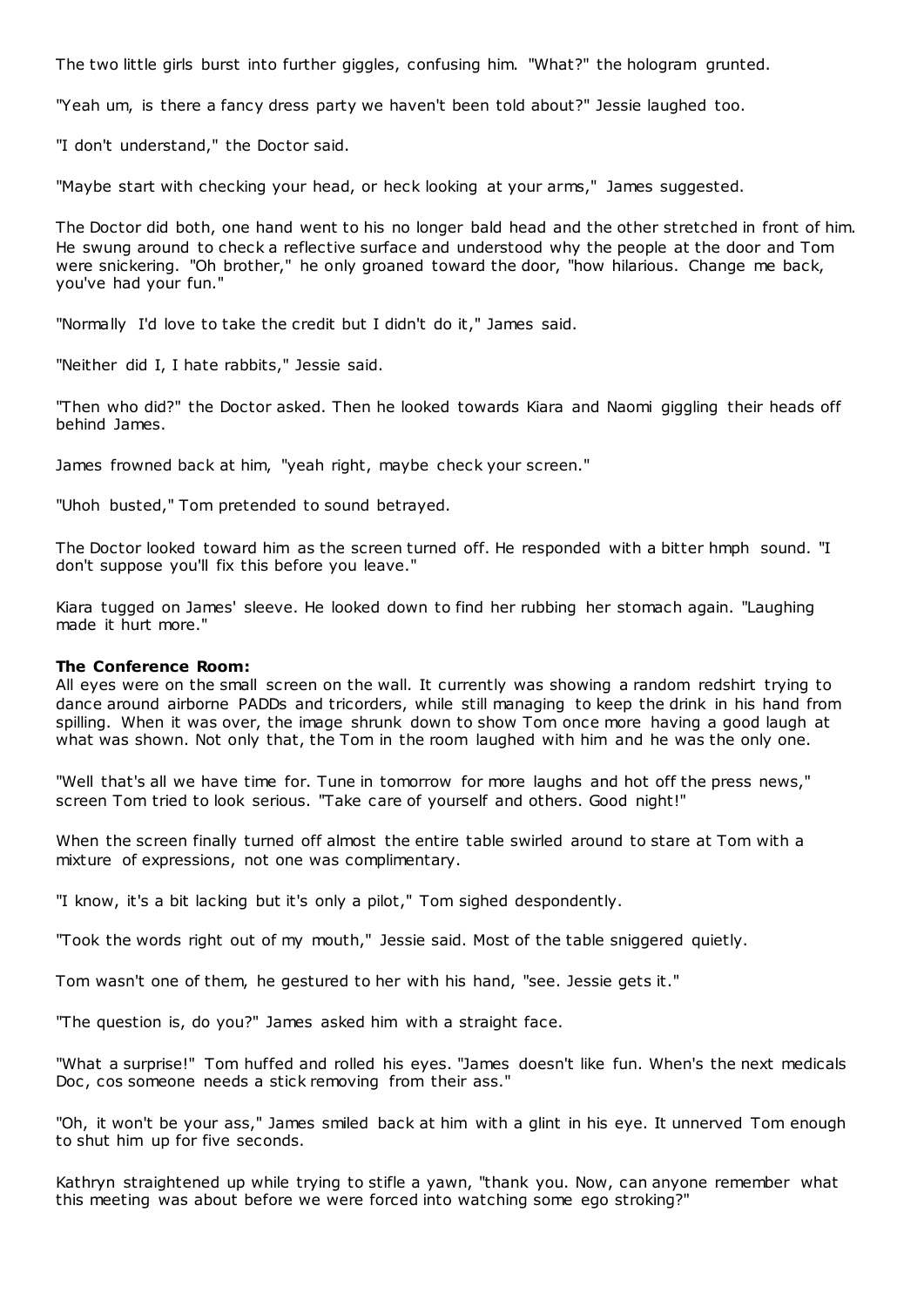Chakotay nodded. "According to Astrometrics sensors we should've exited the nebula an hour ago, but..." Most eyes drifted to the window and its not very pleasant orange and green misty view. "The concentration of the cloud's a lot thinner here, so we're through the worst of it. Seven says there's a newly born star nearby that could be drawing the nebula's...'

"That's not exactly what I reported, Commander. I suspect that due to the proximity of the star, its gravity has..." Seven said.

"So what are you going to do for episode two, Tom?" Kathryn abruptly asked, startling almos t everyone.

Tom though looked on in shock, "what, really?" Seven meanwhile huffed and folded her arms.

"Really?" Chakotay asked the Captain in a tired, almost bored tone.

"Actually, I have a fair few ideas on how to spruce up the show but I need extras, and lots of them," Tom eagerly said.

Kathryn stared at him harshly, "of course not really, but there's only so much ego stroking I can handle in one sitting. Now, how are we doing ship system wise? We haven't had a power cut in a few episodes, so I'd really like to know in advance this time."

"No problems on my end, Captain. Engines are running at peak efficiency, no power outages, no errors. Even the Holodecks aren't malfunctioning," B'Elanna replied.

"Great. I'd better pack my emergency power cut supplies," Kathryn muttered, prompting a few sniggers from all around the table. Most trailed off as she got up and hurried out of the Conference Room.

Tom sighed in relief before looking around at everyone. "So, if things are going to be quieter for a little longer then some of you will be free. I have a few new sketches in mind, should be a good laugh, and some may be juicy." Almost in sync everyone got up from their seats and started to file out while he was talking. He stared after them, slack jawed.

As soon as he was alone his bottom lip stuck out, quietly wondering what everyone's problem was. An earlier insult popped into the foreground, making him gasp aloud, "pilot." His shock soon turned into a bitter scowl which pushed him to his feet. "Lacking. Hilarious. We'll see," he grumbled on his way out.

## **The Mess Hall:**

For once the entire deck was breathable during lunch hours, so the majority of the crew were taking full advantage of the opportunity. While some merely ate their lunch at the never used tables next to the kitchen, others were clearing out dirty utensils and the weirdest of the food items into bags and boxes. When one item missed of the many bin liners, it flew over a few people's heads and splattered into the window. Everyone under its flight path were forced to pinch their noses to continue living.

Morgan glanced back over her shoulder, unintentionally getting a whiff of crusty socks and mint mixed in. She turned back, gagging all the while.

"I wonder what that's all about," Jessie said in between sips of her drink, ignorant to Morgan's reaction.

"I dunno. Rumour has it Neelix was following that Bolian guy around with a camera. Didn't notice he was walking into a bathroom," Craig chuckled.

James meanwhile looked at the gagging teen sitting beside him sympathetically, he slid his own glass toward her just in time for her to cough the remnants of the smell out of her system. Craig had frowned at it the whole time until he noticed Morgan's winded face and grimace.

"Ugh, smells like dad's booze stash that he thinks I don't know about," Morgan muttered after finally being able to take a drink without choking. She nodded a thanks afterward.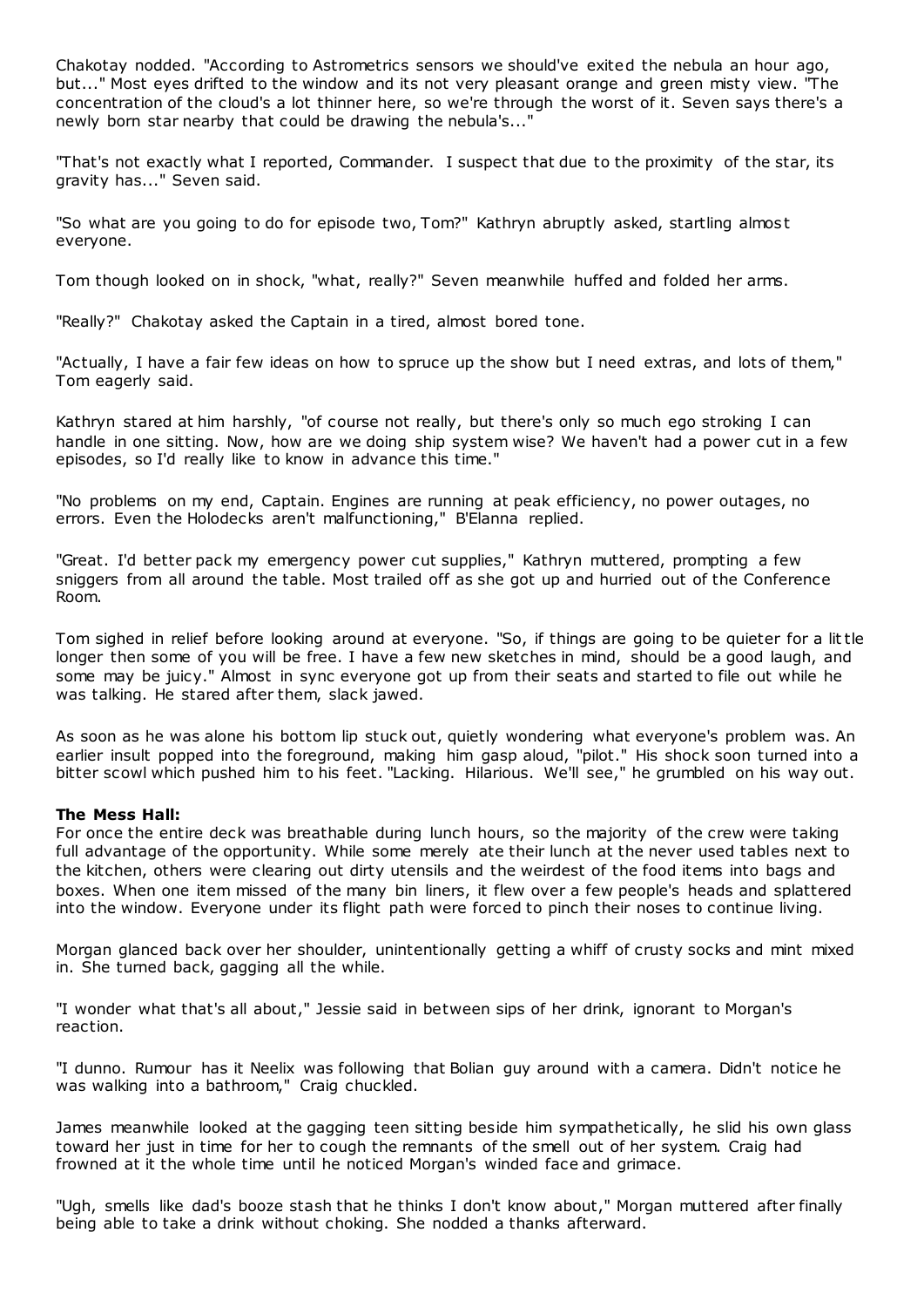"What does?" Craig wondered.

"You okay, what happened?" Jessie asked more or less at the same time.

"Oh my word!" Neelix screeched from the closest door, rendering the Mess Hall silent. He stomped over to the substance on the window. "What are you doing throwing pie mix around. That was for Mr Chakotay's birthday, now it won't set!" He tried to pull the goopy pale green stuff from the glass but it had already solidified. He struggled with it for quite some time, giving the Mess Hall raiders more than enough time to scarper.

James watched him until the "chef" resorted to spitting into both his palms before trying again. James shuddered and returned his focus to the table. The others' faces were similar, having heard it. "Of course Neelix would survive following Chell into the toilets, the confusing thing is why would he?" James asked, despite not really wanting to know the answer.

Craig shrugged casually, "maybe he was looking for inspiration."

Morgan and Jessie looked at him in utter disgust, he blushed furiously and stared down at the table.

"It's probably one of Tom's stupid sketches for his show," Jessie said.

Her comment got Neelix's attention, he tried one more time to pry the so called pie mix from the window before stomping over to her table.

"What do you mean, Tom's show?" he asked furiously.

Jessie frowned upwards at him. "You know, Dumbass TV Live, or whatever he's calling it."

Neelix stared blankly in the general direction of the table. "How come I'm only hearing about this now?"

"Dunno. It's not like anyone can really miss it," Craig said.

Morgan snickered, "speak for yourself."

James glanced toward her curiously. "Huh? He's broadcasting that crap through all the frequencies on the ship. How did you bypass it?"

"Yes please, that little spot caused my shopping list to expire. Had to start all over again," Jessie grumbled.

"Oh, I guess you could call it bypassing," Morgan smirked.

#### **Several hours earlier:**

Seven puffed her chest out and smiled triumphantly down at the young girl standing in front of her. "Is that all?" she asked.

Morgan's eyebrow twitched, inside her rage was brewing. "I wouldn't say *that's all*. I have a computer and a PADD."

"Very well. I will purge the virus from your devices efficiently and perfectly. I'll call you when I am done," Seven said far too proudly for her own good.

*"Wait, you asked Seven. I'm a little disappointed."*

*"Hold on."*

Seven's proud smile had a little devilish tint in her eye. "However my time is valuable. Since yours is worthless, you can pay me back by doing something for me."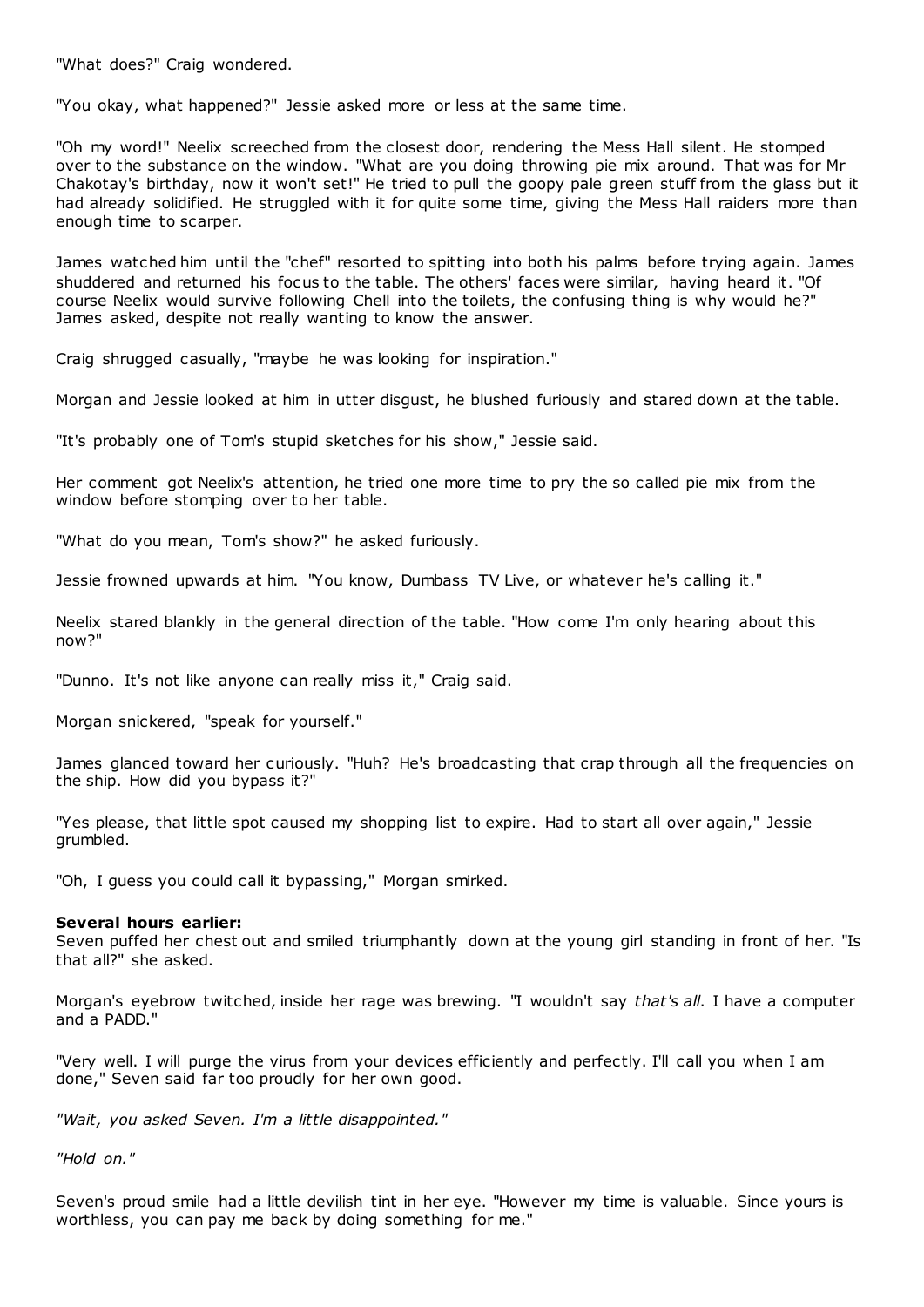#### **Present Time:**

Morgan looked a little sheepish, "sure. Why not?"

"And she did it without condescension or a jealous ragey hissy fit?" James asked suspiciously.

Seven walked into the Mess Hall complete with a padd shaped imprint on her left cheek. She spotted Morgan, scowled and walked off huffily. Morgan smiled in a similar smug fashion.

"I'd be lying if there wasn't some hissy fitting," she answered cheekily.

Neelix cleared his throat as loudly as possible. "Excuse me. Tom has created a rival TV show to mine, and everyone knows about it?"

"The Doctor's food poisoning slideshow last week doesn't count as a show," Craig said.

"No!" Neelix huffed, hands flying to his hips. "That cad, trying to copy off my brilliant idea and cheating too, as he knows he can't beat me. This explains why my ratings have taken a massive hit."

James' eyebrow raised, "I imagine that's a separate issue."

Jessie sniggered behind her hand. Morgan though was less discreet and stared up at him with a disgusted scowl, "are you drunk? No one's going to tune in at home and watch you waffle on about Leola and some crazy girl you dated, when we get the live version every meal time."

"Hmph, and I assume you enjoy Paris' tasteless hidden camera sketches and shameless gossip disguised as a news program," Neelix grunted.

Craig looked more than a little confused, "I thought you hadn't heard of it, but you've seen it?"

Neelix rolled his eyes, laughing derisively. "I don't need to. He's nothing but predictable, thanks for proving that to me. No wonder he has to cheat."

"So what's your program about?" Jessie asked.

"Oh?" Neelix's demeanour instantly switched to cheerful. "I share my wonderful recipes and..."

"Kettle is black, got it," Jessie giggled.

"Ohno," Neelix panicked and hurried off towards the kitchen, "I swear I turned it off this time." He almost bumped into a grumpy looking Harry on his way in.

Morgan turned her nose up. "Ugh, when Tom's crap is the better choice... if we actually had one."

"I wouldn't go that far," James said.

Craig was about to respond to that when an empty chair was slammed down between him and James. The whole table stared as Harry plonked himself down on it, firmly grasping a glass.

"Er... I thought you said there were no more Monkey Island sequels," Craig sniped a little too bitterly.

"Oh don't you start too," Harry groaned impatiently.

James glanced briefly between the two women at the table, then back toward Harry and Craig. "Can Tom not do his own dirty work anymore?"

"What?" Harry instinctively bit back. He shook his head and groaned tiredly, "no, Tom's on his own now. I'm washing my hands of him and his show."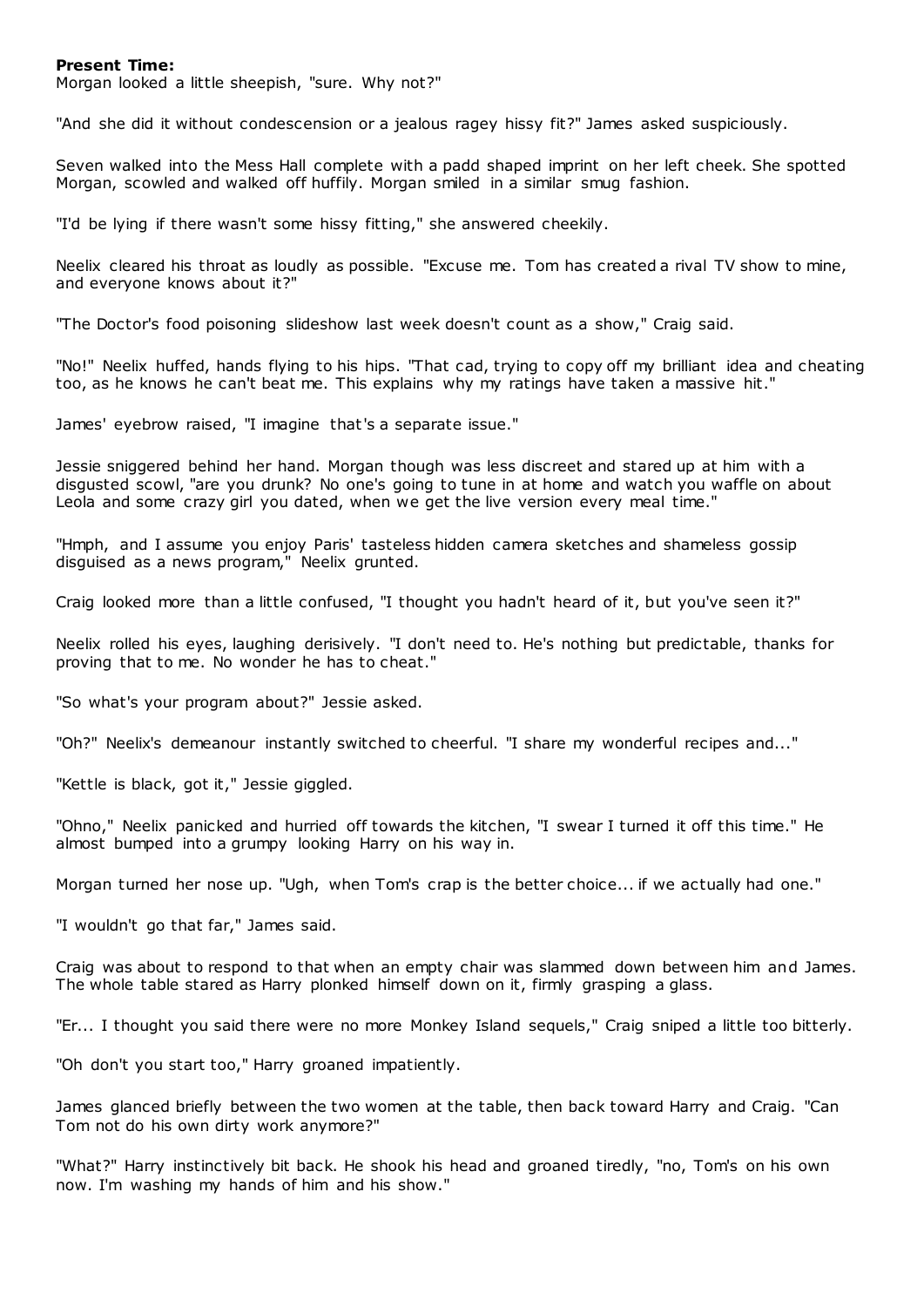One of Jessie's eyes narrowed while the other's eyebrow crept up, "really? So why are you sitting with us?"

Harry leaned his elbow on the table so he could slump his chin into his palm, lean a little to one side and rub his ear. "I figured this was the I hate Tom table. Am I wrong?"

"Yes and no, all tables hate Tom," Jessie replied.

"What did he do?" Craig asked in a bored tone of voice.

Harry sighed a little too loudly, "since no one has a choice, you'll see what he did for yourself. I've helped him plan this programme for months and the thanks I get is piss taking. I imagine I'll be *watching* with a drink in hand."

"A lesson for us all," Craig sniggered.

Morgan passed him a judgmental eyebrow raise. "Only one?"

"Yeah, I thought so too. I figured it's the only way to make it more tolerable, but then I thought; why not have some fun with it," Harry said.

"Smash his cameras over his head? You're right that does sound like fun," James said.

Harry did a double take, his initial glance went toward a lightened up Morgan who then frowned at him for his mistake. "What, no? What's the matter with you?"

"Me? I'm not Tom's ex best mate," James smirked.

"I like it. We can make a game out of it. How many cameras before he cries like a baby?" Morgan smiled.

Jessie stared at her blankly, "we already know. One, or more likely zero as he'd be knocked out."

Morgan pouted and folded her arms tightly, "no fun allowed."

"What?" Harry hissed. The others looked at him again, making his eyes widen. "No, I was t hinking of something far less psychotic . A drinking game. By the time it's over, no one will remember his stupid show and he'd have to find some other way to amuse himself."

"Actually, that sounds good. I'm in," Craig said.

Harry rolled his eyes, Craig assumed he either expected no's all around or didn't want him taking part. Either way he sulked. Harry didn't notice and mumbled to himself before he spoke up and directly to the table, "I've already asked a few people on the way here. I've got a steady dozen so far."

"Hang on. I don't get it. How is drinking a game?" Morgan asked.

"It's simple. For example if one of the rules is drink one shot if Tom insults someone, when he does you drink one shot. Simple, isn't it?" Harry replied.

James laughed in dismay, "we'd all be dead five minutes in."

"You know what I mean," Harry said defensively. "You lose the game if you're too drunk, collapse, throw up and or quit on your own. The last one in the game wins."

"I get the picture," Jessie groaned.

"So, who's in?" Harry asked.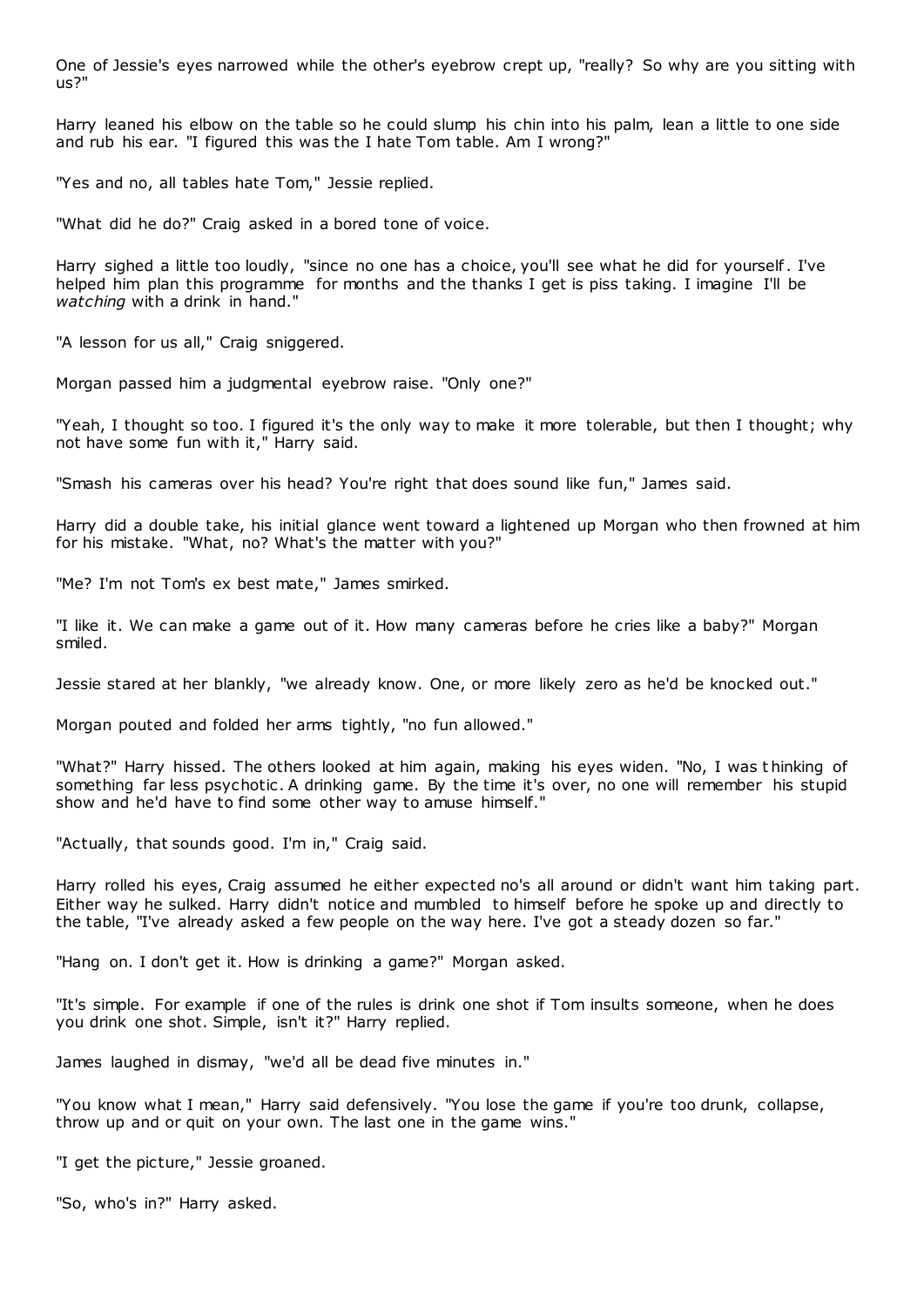"Oooh, beer," he heard a girl's voice say moments before his drink was snatched from him. It took him a few seconds to really react, to which he looked over his shoulder to see his thief sit down on a nearby table.

"Something tells me Emma won't need persuading," James sniggered.

From the same table, Tani shuffled her chair closer to theirs. "It'll be fun, count me in too."

"Okay," Harry didn't sound too impressed. His eyes shifted nervously. "How old are you?"

"Eighteen," Tani lied. She noticed Morgan roll her eyes and quickly elbowed her.

"Morgan's out by age default, then that leaves..." Harry said, glancing towards Jessie first, then James.

"You must be joking," Jessie scoffed.

James nodded, "yeah, if we take part I'm sure this little game will have a video camera in the corner."

"Oh come on," Harry protested while visibly twitching. "Why would there be a camera?"

"Why would there be a camera in the so called love themed club program, or in the Fair Haven pub, or in Tom's pocket?" Jessie grumbled.

Harry's face paled slightly, he looked a little apologetic. "Yeah, he can be extremely creepy at times." He grimaced and rubbed his ear. "And that's why I want to humiliate him. If he knew everyone watching were completely hammered after only ten minutes of his stupid show, his ego would be bruised."

"Like when his mutiny program was turned into a mockery of him and he proceeded to keep making holo novels. Yeah," Craig said.

Jessie scowled, "why do you keep rubbing your ear?"

"Huh?" Harry looked worried. "Oh, Janeway blamed me for the Coffee sketch because *someone* pointed the finger. Believe me, it was twice the size only half an hour ago."

"I'm not going to this get pissed game if there's going to be another hidden camera," James said.

"Do you think I'd stoop this low? I tried to stop him everytime he tried to film people. I wouldn't do something like that. I promise," Harry said.

"Promises are cheap coming from you two," Jessie said.

An annoyed sigh drifted out of Morgan. "I'm sure he won't. If he does I'll just beat the crap out of him again."

"Again? But you've never..." Harry stuttered. He winced, "duly noted."

"Fine I'll come, as long as I get to help you beat him up if this gets filmed," James said.

"Deal," Morgan giggled. "We'll take turns."

Harry started to sweat, fortunately for him it was mainly his neck and so only he noticed the uncomfortably soggy collar he currently had.

"Oh fine, you all go and have fun. I'll have fun on my own," Jessie said huffily.

"Jess, why don't you want to come? You know we're going to be smacking someone here," Morgan asked. Harry barely repressed an audible whimper.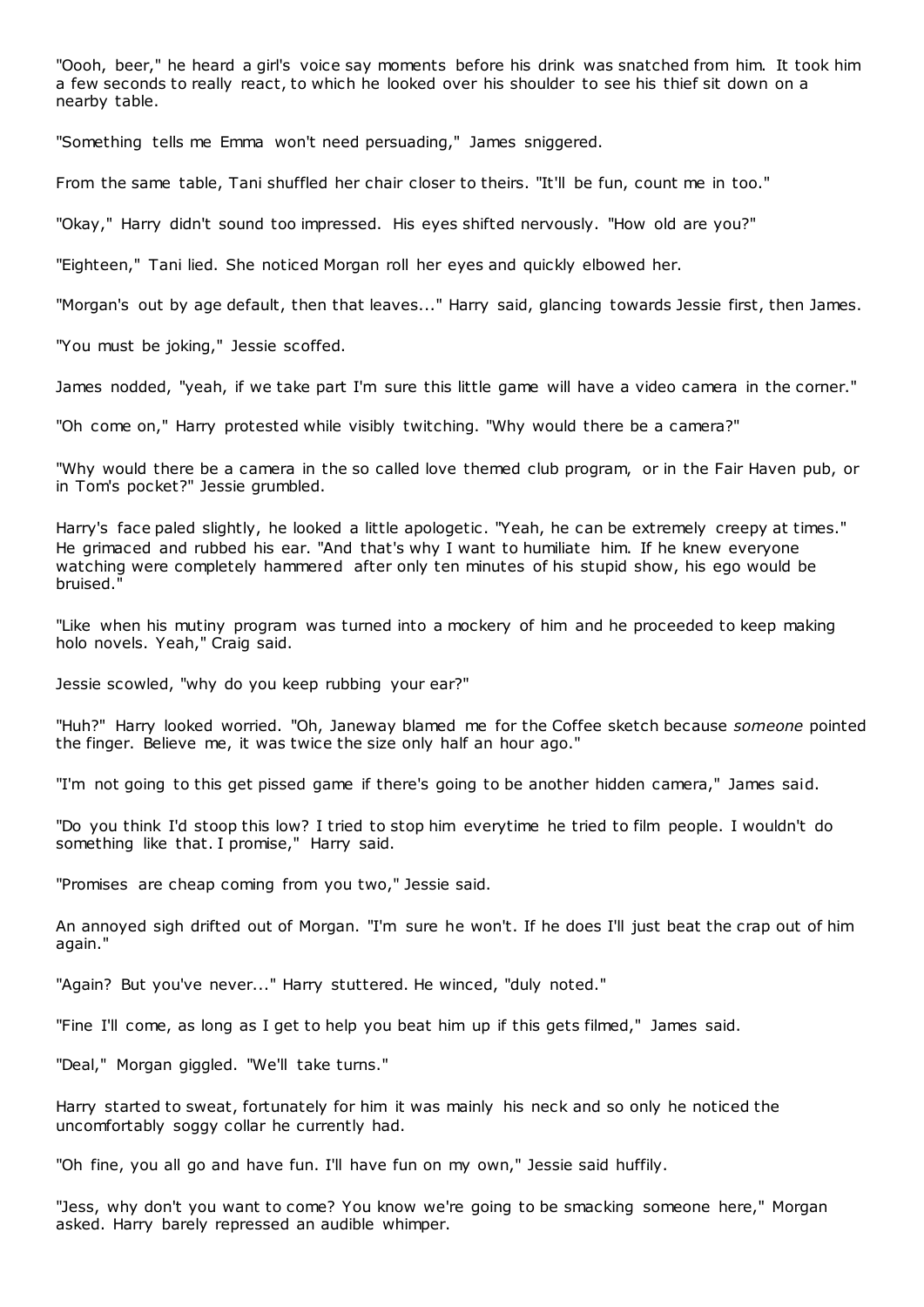"Because I don't want the same thing to happen that happened last time," Jessie replied.

Morgan frowned while Craig nodded knowingly. "Upendi makeout session," he said stupidly aloud. The back of his head was immediately slapped by a furious Jessie.

"And?" Harry said without thinking, he stopped once more with widening eyes.

James adjusted his chair so it was closer to the table, doing so he purposely pushed his elbow out into Harry's leaning arm. The slight bump made Harry's own elbow slip backwards, nearly face palming the table. He recovered and glared at James accusingly.

"Oh sorry, I forgot you were there," James smiled coldly.

Harry's face whitened further while shuffling his own seat closer to Craig, not there was much room to.

"Look um, you're not going to do that everytime you're drunk. So why not?" Craig asked.

"No," Jessie snapped and shot to her feet, "and that's final." She stomped off before anyone had a chance to get a word in.

"There's nothing that persuasion can't fix, what?" Harry muttered in distaste. He briefly poked the same ear, then noticed the rest of the table looking at him. "It's okay. I have other people to ask. No biggie."

"It's Voyager. I'm sure you'll have no trouble finding people eager to get drunk," Morgan said.

Harry's face scrunched up, letting out a tired quiet groan. "I dunno, this seems a little pathetic."

James stared, then laughed in disbelief. "It was your idea."

"No, not that, I mean..." Harry stammered. "Not pathetic, sad that Jessie doesn't want to come cos Tom's a pervert with video camera footage under his pillow."

"Look if she doesn't want to come who are we to force her?" James grumbled.

Harry half rolled his eyes. "I'm not doing that," he mumbled irritably under his breath. Another sigh which sounded more defeated than the last. "You're her friend, can't you talk her into it? Maybe promise not to make up with her this time." He grimaced and mouthed, "out."

"Your definition of the word friend doesn't match mine. That's why I don't have an annoying little yappy dog gnawing at my ankle, trying to suck the personality and free will out of me. So no, I'll pass," James said.

Harry scowled but meekly at him, he looked more like a huffy ten year old that had been grounded. "You don't have to be so rude in every line you have. Also tone it down, you convoluted oaf."

Lucky for him James found that funny, "actually I was being polite. You never had personality or free will." The rest of the table sniggered quietly.

"Oh, you hurt my feelings," Harry tried to sound sarcastic , ignoring the sting making his eye feel a tad watery.

"If you don't shut up they won't be the only things that hurt," James said.

"There he goes again. Can't insult someone normally, so tries to be witty with it. Really is the perfect example of *all talk*," Harry grunted.

Tani gasped, then looked toward James in full expectation of a comeback.

"Harry, give it a rest before we do," Morgan groaned to her friend's disappointment.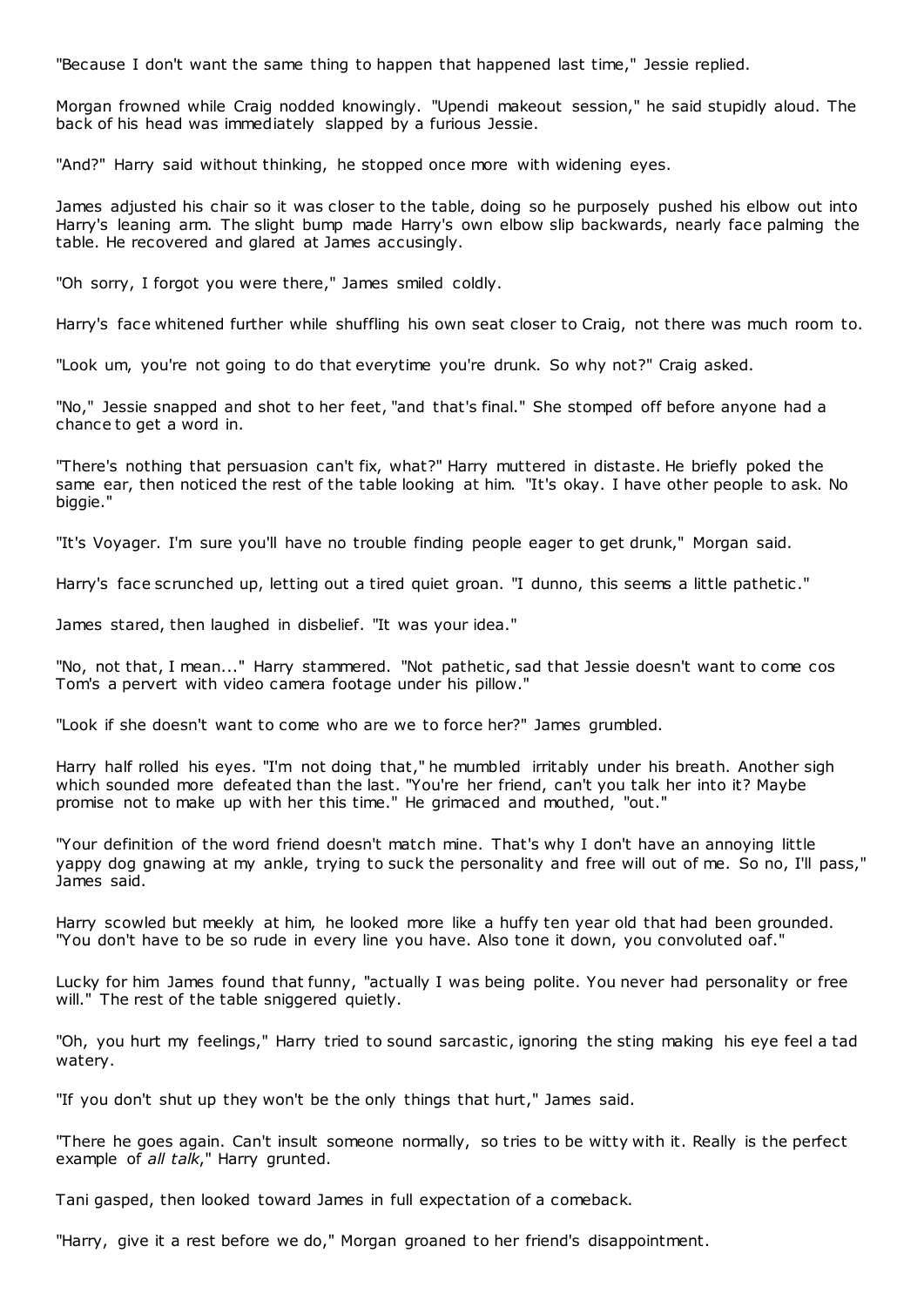"All right, all right. Anyway I have the perfect plan to convince Jessie to come," Harry said.

"I thought Morgan told you to zip it," Tani said.

"I'll do it for him, in the literal sense," James said.

"That's gotta hurt," Craig muttered to himself.

Tani giggled, then glanced toward Harry. He sighed signalling his giving up.

"Hey, I got a better idea anyway," Morgan smiled. Harry looked at her, almost relieved. "I can take part, Jessie can without fear of grossness being filmed..." She made sure to glance at James at the last part, but was a little disappointed that he barely shrugged. "We use non boozy drinks; Cherry Coke, other crappy soft drinks, juice, whatever's your poison."

"So the tea-total version of a drinking game," Harry said with little feeling to it.

Morgan pulled a disgusted face, "ew no, tea's gross."

James laughed, she didn't know it was partially at her. "I was having second thoughts about going, but I'll go to this. Seems harmless." Tani nodded in agreement.

"Oh I don't know. Janeway will coffee binge herself to victory, or is it los..." Craig warily said.

"You don't have to convince me further, I'm already in," James cut in.

Craig wasn't sure if he was serious, he still blinked rapidly in shock though. "You really are an odd duck."

"That goes without saying," Harry mumbled to himself. "Look, I don't think this will send the same message as a drunk fest..." He frowned, "ok ok. You are right. If we drank everytime Tom did something offensive, we'd be painting our hair in rainbow order and flying into stars within five minutes."

With that sorted, Harry quickly stood back up and began to walk off. He remembered something and hurried back, "oh, show starts at 1800. I'll nab Tom's old television and bring it here. Meet you then."

"I thought Tom had one of those two inch boxes from the Captain Lame era," Morgan said.

Harry chuckled, "he does, he keeps that in his bathroom. I'll nab the sixty inch 4000 or whatever he called it, he won't notice till after the show that it's gone." He then attempted to leave again.

"What do you think?" Craig asked the table once he was long gone.

"I think as long as there's limited Cherry Coke and Janeway doesn't bring espressos, there'll be nothing to really film," James replied.

Morgan huffed, "pfft, I thought you were fun."

"Your mum can get high after a few Lattes, don't you worry about that," James smirked at her.

"That's not what I mean and you know it," Morgan groaned, then stuck her tongue out at him.

Harry wiped the sweat he imagined he had on his forehead as soon as he was alone in the turbolift. It still didn't feel enough so he was still doing it when he stepped out. He reached his destination and pressed the door chime, still dabbing his left temple.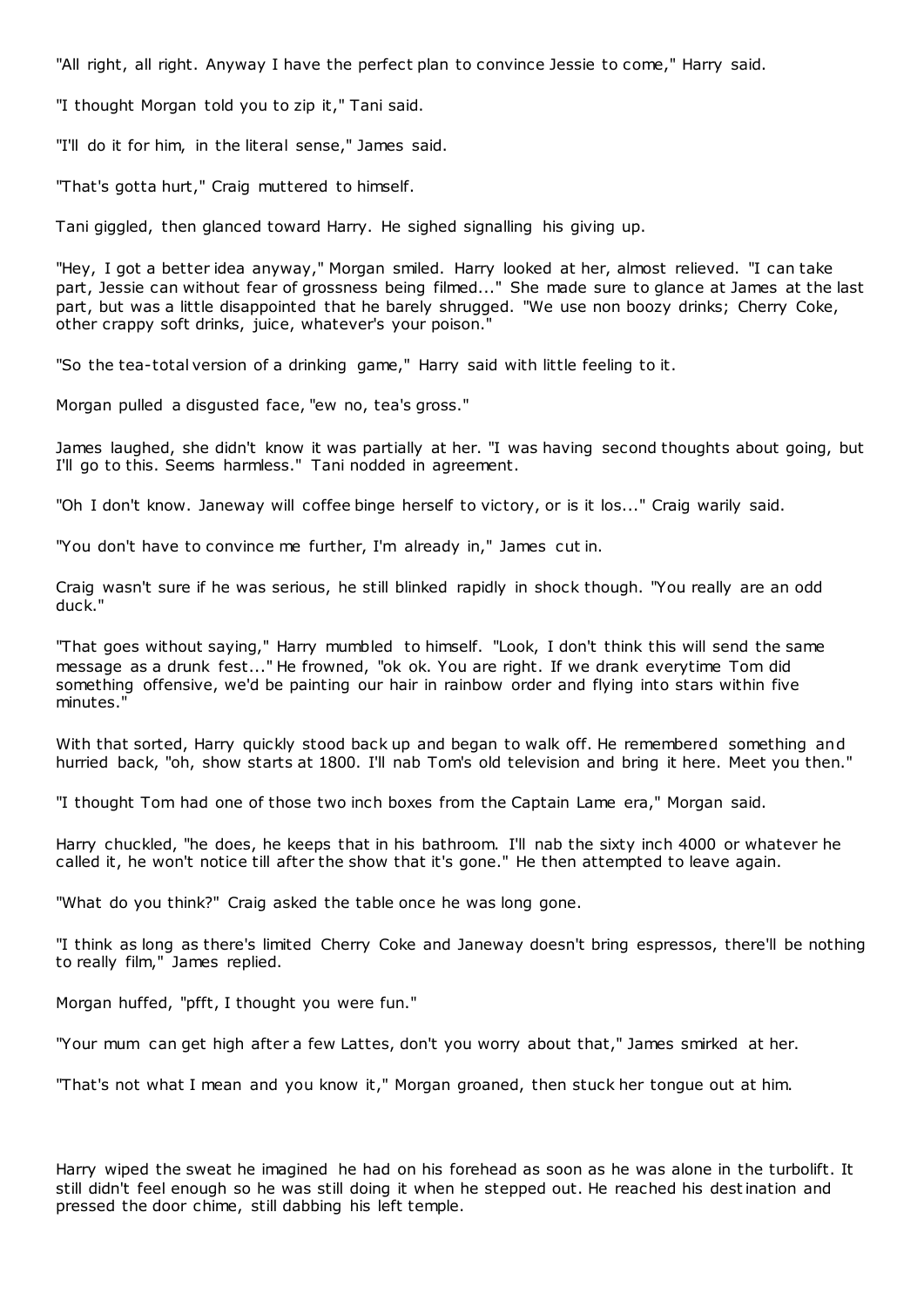*"Yeah?"* Tom's voice called from the other side.

Taking that as a come in, Harry walked straight inside. He noted the massive flat screen TV attached to the wall on his right, wincing a little, before walking the rest of the way in.

"I tried. You're going to have to find something else for the Straight Face slot," Harry said.

Tom nonchalantly looked up from the computer sitting on his lap. "Oh no worries. I think I can salvage this, *somehow*."

James was getting ready in his room, aka The Mess. He heard a scream coming from outside, seconds later frantic bashing which left his door vibrating. He rushed forward to allow the door to open. A panicked Jessie ran by him and to the other side of the room.

"What the hell is going on?" James asked on turning to face her.

"Spiders," she stuttered.

"What? Where?" James frowned.

Jessie shivered and wrapped her arms around herself. "My room. Eeew, they were so big and creepy, do something."

James sidestepped away from the door so it would close. "How big are we talking?"

"Oh god," Jessie shook even more. "Big enough. You should have seen it. There's probably about twenty in there." James' eyes widened a little as they drifted in the direction of the door. "I locked my door so they couldn't follow me in here."

"So where are you going to sleep tonight?" James asked.

"I don't know, the Living Room, another quarters, Deck Fifteen. I'm never going in there again," Jessie squeaked.

A phaser on wide beam instantly sprung into James' head but thought better of it, since it wouldn't affect anything living behind or inside the furniture. Thinking that made him start to shake as well. "What about all of your things?" he stupidly found himself saying.

Jessie burst into sobs and sat down on the edge of the bed. "They'll be in my wardrobe too. And my duvet, and my drawers. And my shoes!" The thought of all those had her tumbling from her sitting position into a nearly foetal position at the foot of the bed.

"You can replicate more until somebody gets rid of those things," James suggested, hoping the idea of shopping would cheer her up.

Jessie sat back up and wiped away her tears, so he assumed it worked. "Who would want to get rid of them? Anyway if they did manage to get rid of them, what's stopping those things from coming back?"

"Good question. What I would like to know is how spiders managed to get on the ship at all," James replied.

"You don't mind if I stay in your room until you get back?" Jessie asked sheepishly.

The question left James looking a little bemused. "You don't have to. Morgan suggested that the drinking game should be alcohol-free. The only one that'll be off her face will be Janeway, but what else is new?"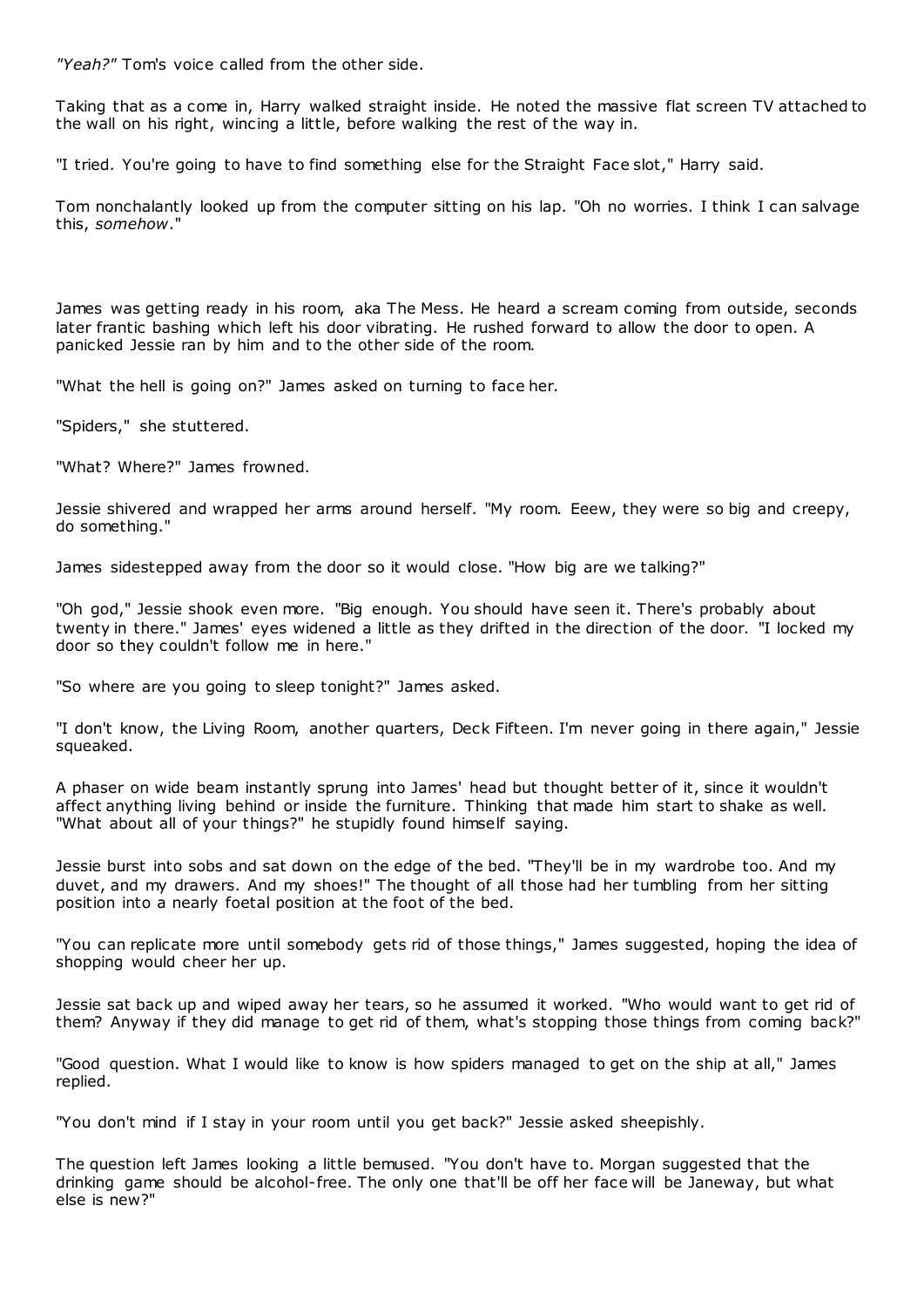Jessie smiled a little, although she was still trembling. "I dunno. You could almost see the puppet strings floating above Harry."

"Yeah, when Morgan snipped at them he looked a little lost. I think as long as we replicat e the drinks, there's nothing really Tom or him can do," James said. He looked a little guilty as Jessie nodded meekly and glanced out the window. "You don't have to go, I just thought you should know."

"Hmm," Jessie's attention drifted back to the door. It gave her a few more uncontrollable shudders. "With those things only two doors away, I'll show up to almost anything."

"Are you sure? You could always just watch us possibly make a fool of ourselves," James asked with a smile.

Jessie climbed back to her feet. "We'll see. I need to get a new set of clothes first though." She reluctantly, very slowly walked back to the living room, darting her head around to make sure it was safe.

#### **The Mess Hall:**

Tani squinted her eyes at the screen in front of her, grimacing all the while. "It doesn't look right."

"It's fine!" Harry protested near breathlessly, his face a bright red. He clutched onto the massive television like he was scared it would topple over, despite its sturdy stand.

Morgan shook her head while scoffing popcorn into her mouth. "Nuh uh, it's too diagonal, anyone sitting in the corner will get glare."

"I said it's fine! It's LED, you can look at it any angle," Harry grumbled.

"If you say so," Morgan said absentmindedly, then popped some more food into her mouth.

Harry looked at it again, paranoia raced through his mind. On the opposite of the screen Neelix had turned around and leaned against it for support. Harry panicked, thinking it would topple over from his weight.

Thankfully instead he toppled over. The TV itself didn't notice he was gone.

"Sheesh, you two are a bunch of pansies. It's barely half an inch thick, the base is this piddly thing," Morgan said, clicking her tongue. "It's a faffy length sure, but..."

"I'd like to see you lug this around a starship full of turbolifts and twisty corridors!" Harry snapped defensively.

Tani sniggered obnoxiously, "oooh no Morgan, you prodded his masculinity. Look at all those cracks."

Morgan giggled as well, "I can't, it's already glass shards on the floor. Though I am curious as to how that thing fit into a turbolift."

"The TV or his imagined masculinity?" James asked.

Morgan and Tani jumped and looked behind them to find him standing there with Jessie. Morgan didn't look too happy about it, Tani though sniggered and blinked far too many times. Jessie noticed the latter and rolled her eyes.

"How long have you been... you could knock or something," Morgan grumbled.

James tried not to laugh at her. "You mean tap on the shoulder, right?"

"Eeew no, keep your mitts to yourself," Morgan replied. She noticed quite a few more crewmembers were filing into the Hall, grabbing the nearest tables to the TV, each of them filled with pitchers of different drinks and glasses. "We'd better."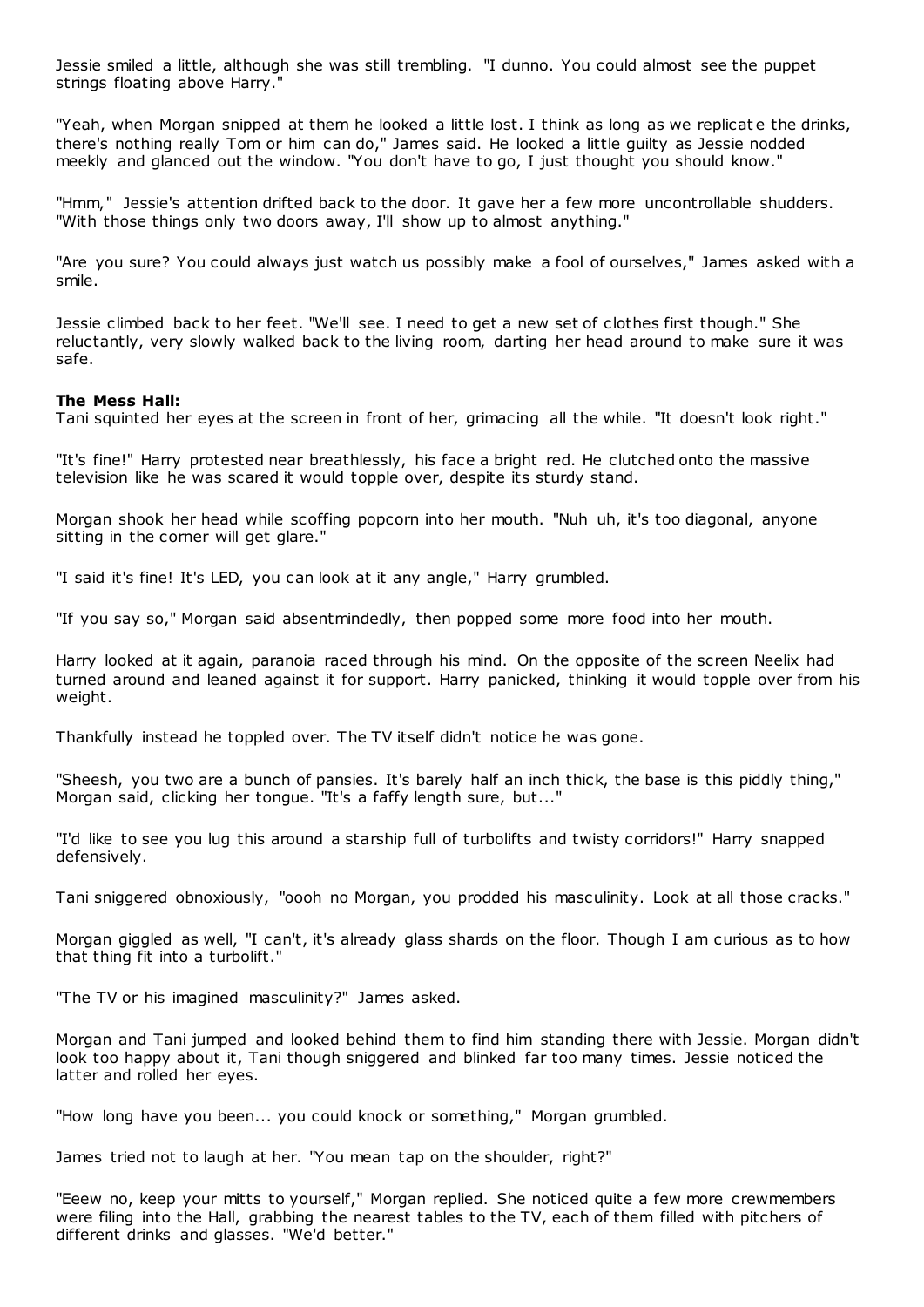Jessie nodded. The pair wandered off to a nearby empty table. James began to follow them, Tani insisted on walking along beside him. "You can tap me anytime," she said with a wink. Naturally James' pace increased.

"It's almost show time," Harry said, grabbing the remote from one of the tables close by. He didn't have to worry about tuning it in, the opening titles were already playing. Tom stood to the left of the screen, posing moodily while pre-recorded clips were silently floating around him. The theme music seemed to be a clarinet playing an improvised upbeat tune which no one liked.

Everyone quickly reached for their drink of choice to fill their cups or glasses. While doing so anyone who still had their eye on the screen noticed one of the clips had Tom bowing and taking in an audience giving him a standing ovation. Those members of the group downed half of their drinks, and it was only twenty seconds into the show.

The credits over, Tom walked onto his far too colourful stage with a chirpy grin on his face. "Hey guys, welcome back to VTV Live. The only show on board." He leaned in too close to the camera, making everyone in the room back away from the massive close up. "Worth watching, am I right?"

Neelix scowled, meanwhile everyone else sipped their drinks. Morgan and Seven finished theirs and put down the glasses at pretty much the same time. Their attention jumped straight to the other, ferocious glares instantly on their faces.

"Yeah, you wish *life in plastic*," Morgan grumbled and jumped to her feet.

"Ohno you don't," Seven snarled.

The two stomped over to one another. A few people turned around to watch, hoping an epic fight was brewing. Instead they bolted for the nearest door, each trying to grab the other and pull them back, until they reached it and started a pitiful shove fight.

"Uh... what was that about?" Jessie asked with a raising eyebrow.

"We had a lot of fun yesterday, didn't we?" Tom stated. Lots of people shook their heads. "That was only the beginning. In the next hour look forward to pretty much everything, guys. Drama, humour, music, dance and romance," he said with a flourished wink. "But first, lets see what's been happening on Voyager today with our veteran news anchor, Mister Harry Kim."

Everyone looked a little confused when the screen changed to show Harry sitting at a news desk, with a Voyager image as its backdrop.

"Pre-recorded? He was just here a sec ago," Craig said while looking around for the real thing.

"Good evening, this is Voyager News. The main headlines; invasion!" Harry read from a PADD in his hands, occasionally making eye contact with the camera.

During his pause a little window appeared to his left showing a frazzled Harry with a pink pair of knickers on his head, holding the Q kid he had been looking after. Despite that he carried on with a straight face and voice, so the viewers figured he hadn't seen it, "half a dozen tiny creatures called Qlings were spotted causing chaos and carnage wherever they went."

"Hey, that's mi... bedroom!" Jessie roared. The majority of the room grimaced.

"We'll get more on that story as it develops. Speaking of, we have some further developments on the designated Idiot Fever that swept across an entire system in a matter of hours," Harry continued. "We go live to our on site reporter with this breaking scoop."

The screen changed as he turned to look at it, he barely got a glimpse of the previous one which made him do a double take. The next screen had Tom standing on a beach with a microphone.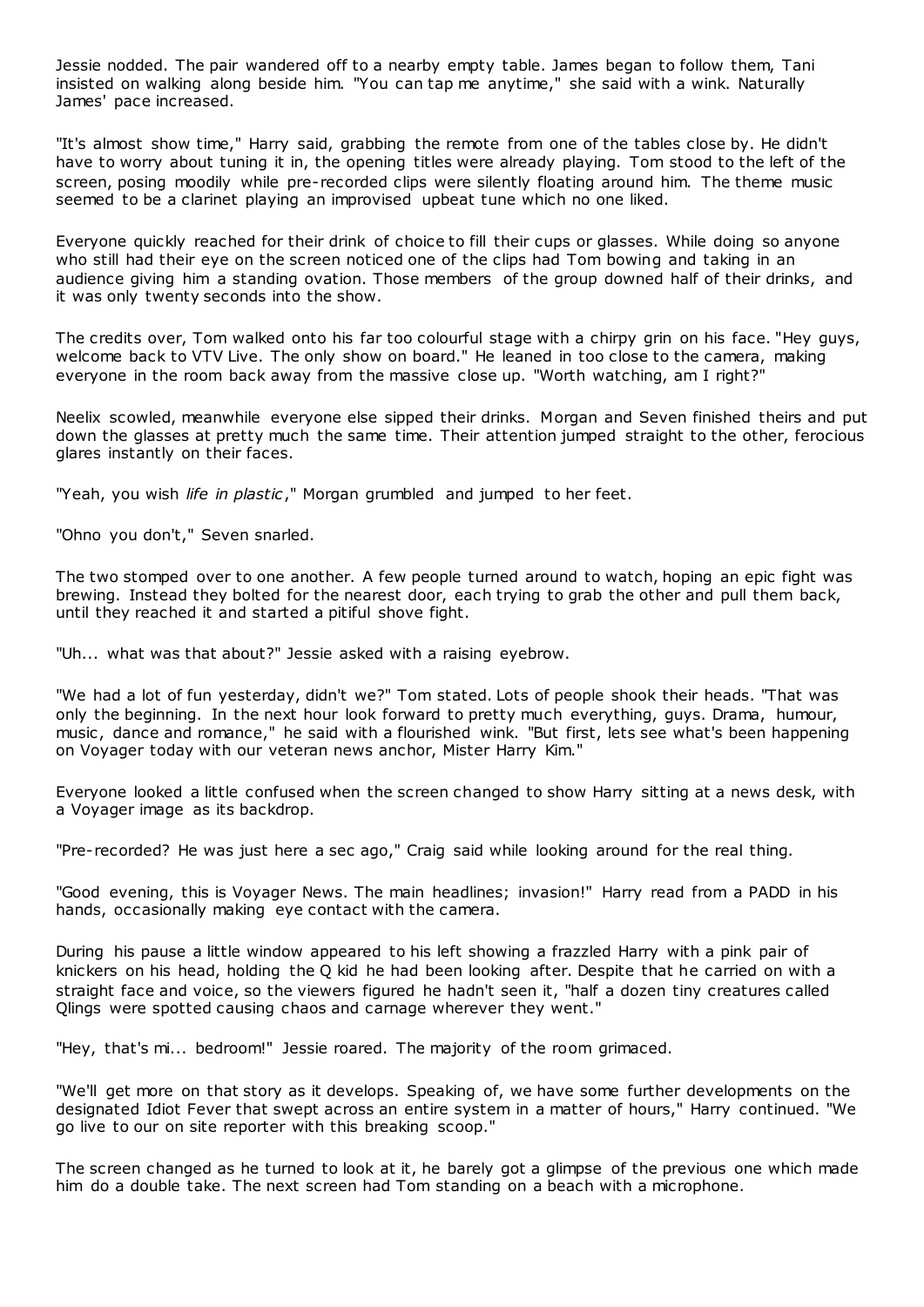"Thanks Harry. This is pretty huge. Our suspect for this quite odd illness which has people who look on death's door buying pink tutus in bulk, has been arrested," Tom said while walking to a nearby modern building which looked very out of place literally on the beach. "We have managed to negotiate our way into the court room for an interview with him."

Harry firmly ground his teeth, "you don't say." Tom's screen took over completely.

Tom walked into a courtroom where he was immediately greeted by a grumpy looking Harry cradling a phaser like it was a baby, his hand stroking it lovingly.

"So, Mister Shooten," Tom started off.

"Shooty," the other Harry snapped.

"Like there's a difference," Tom groaned. "Now, you've been accused of infecting an entire planet with a possibly fatal illness. What do you say to that?"

Harry 2's face hardened even more than it had before. "Well, on my last trip here there was a guy who wouldn't help us until we created crappy incidents for his paper, so I shot him. Then there was a bloke who wouldn't hand over his ship so I shot him too. Since I shot the paper guy, I didn't need to deal with the idiot with the dolls or the twats in the bar, but it wasn't fair to leave them out so shot them too. Don't get me started on that vague cow who keeps setting Buck onto us for her amusement."

"Oh what a tease, so what happened to her?" Tom asked.

"After I shot that doctor fruitloop for having the worst fake French accent, and for trying to chop Craig's hand off I suppose, she tried to give me a compass to find her boyfriend. He was in a space whale so I couldn't resist, biggest kill ever right my precious?" Harry snickered darkly toward the phaser.

It squeaked in protest, "save me."

Harry didn't notice it, but Tom shared a knowing glance to the camera. "Then this weirdo started fawning over me, cos I'm so awesome and badass. I'm like, duh I know! But, there's only one lady for me and..."

"You then shot her too?" Tom asked in a bored voice.

"Ohno," Harry sounded shocked at the accusation. Tom looked thrown off. "She was hot and fancied me, so I saved her till last. Had to use wide beam to shoot that voodoo cow though."

Tom's eyes shifted from side to side, he quickly turned to the camera. "Oookay, he's gonna fry and no one will care. Back to the studio. Harry?"

Back to the newsroom, Harry had long gone, leaving behind a swinging chair. Tom repeated his name over and over.

"Okay, maybe Harry really was pissed off with him," Craig said with a frown. He looked at Jessie sitting on one side of him. She shrugged her shoulders with a bored look on her face, which was buried in one of her hands, and mumbled a closed mouth *I dunno*.

The clip switched back to Tom on the stage laughing so much he had tears in his eyes. "Oh Harry, always a pleasure," he chuckled and wiped a tear away with his finger. "Now it's ten minutes in, and you know what that means?"

"Oh god, we've got another fifty minutes," James groaned.

Jessie giggled into her hand which was starting to sway a little side to side.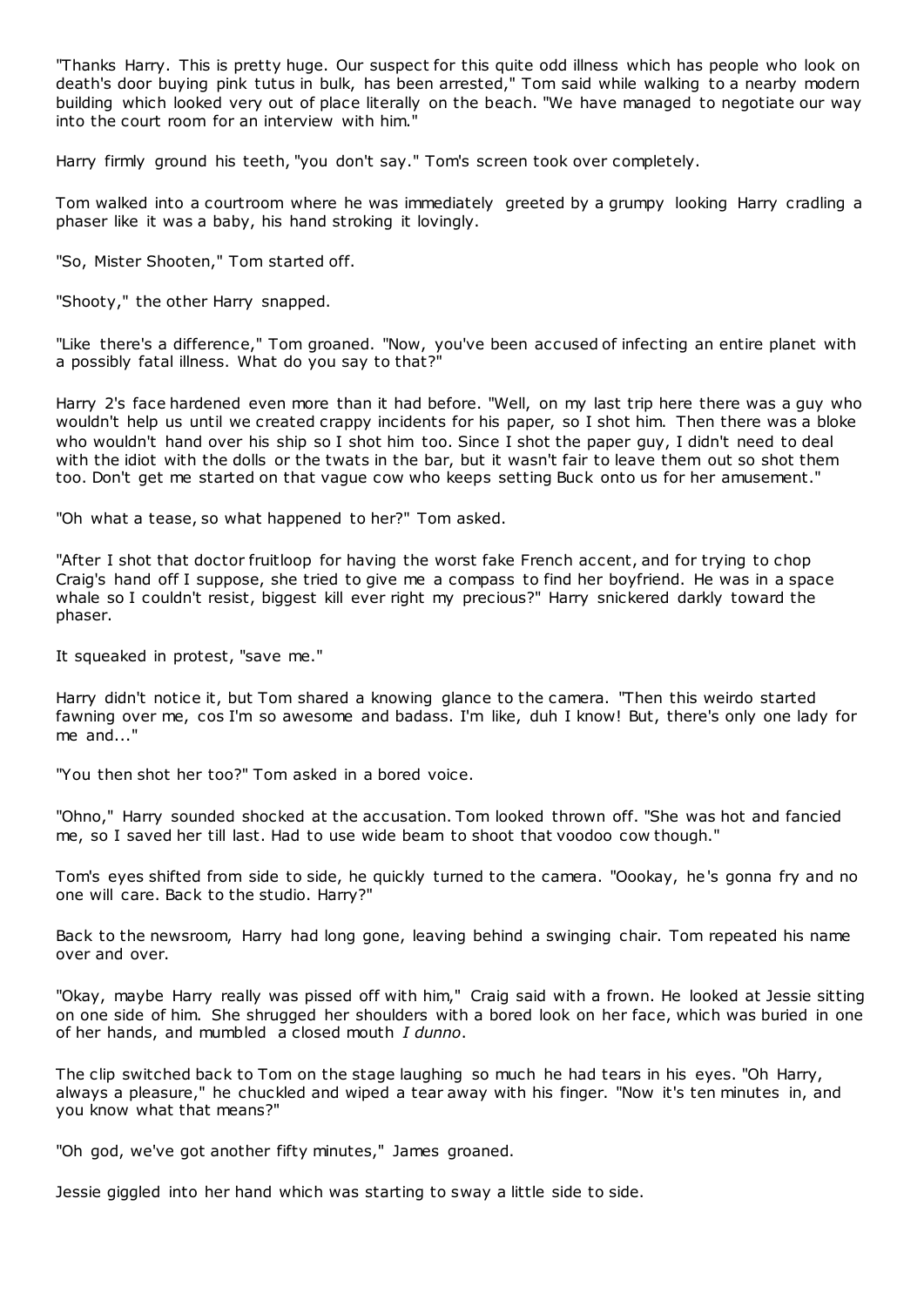"NO! I lost first, I put my glass down first!" Seven meanwhile screamed in the background, shoving Morgan enough to make her stumble back a step and wobble.

Morgan growled, "no I did, and better too, like I am than you at everything."

Seven stared at her blankly, "what?"

Morgan stared back at Seven thoughtfully, all while struggling to keep balanced. Her face brightened up, "oh! That's right. I lost thirst," it immediately frowned on saying that. She rolled her eyes impatiently and shoved Seven enough to make her topple over. She barely had time to smile triumphantly before passing out on the floor.

## **The Bridge:**

On the viewscreen Tom clapped far too eagerly "Why yes, it's Tom's Rumour Rush!"

Kathryn groaned in disgust, "ugh I knew I made the right call not going to that drinking game. I'd be up for two weeks straight after an hour of this rubbish." She lifted up a pint sized mug and started to guzzle it.

Chakotay watched her, struggling not to break his straight face. "Yes, me too."

The disappointed moan told everyone that the cup was empty. Kathryn dumped it on the floor, making a brief clatter as it bumped into two similarly sized cups. "I mean come on, look at this crap," she said, gesturing to the screen.

Tom ran through the corridor until he found crewmembers walking in his direction. They tried to turn around and get away but weren't fast enough. He stopped them to chuck a microphone in their faces. "Quick. Janeway and Chakotay, a thing or not?"

"Uh..." one crewmember looked pale as they noticed the camera. "Not?"

The second was unintentionally rescued by someone walking towards the camera. Tom stopped them quickly, obscuring the audience of the view of the new arrival. "Janeway and Chakotay, doing it or not?"

"Eeew!" they cried in horror. To everyone on the Bridge's amusement, Tom's whole frame trembled viciously. The cameraperson appeared to be backing off. "They're my parents. What's the matter with you, you dirty git!"

Tom ducked down, allowing them to see a fist belonging to a furious Morgan hurtling towards them. It quickly went to static .

"Okay, it's not that bad," Chakotay said warily.

Kathryn rolled her eyes when the Tom on stage reappeared looking sheepish on purpose. "Proves my point. No wonder Tom has to force this onto every screen on the ship. No one in the right mind would enjoy this."

## **The Mess Hall:**

Most of the tables erupted into laughter as a clip from Captain Proton was playing on the screen.

The villain cackled fiendishly at his captors tied to ridiculous torture devices. Harry had to lie on a table with robotic arms labelled Tickle Machine TM. While the now two identical blonde secretaries were suspended over a pit filled with bunnies.

Dr Chaotica pressed the launch button, expecting the two women to fall but nothing happened. "Grr, what have you done!"

Harry smiled smugly in response.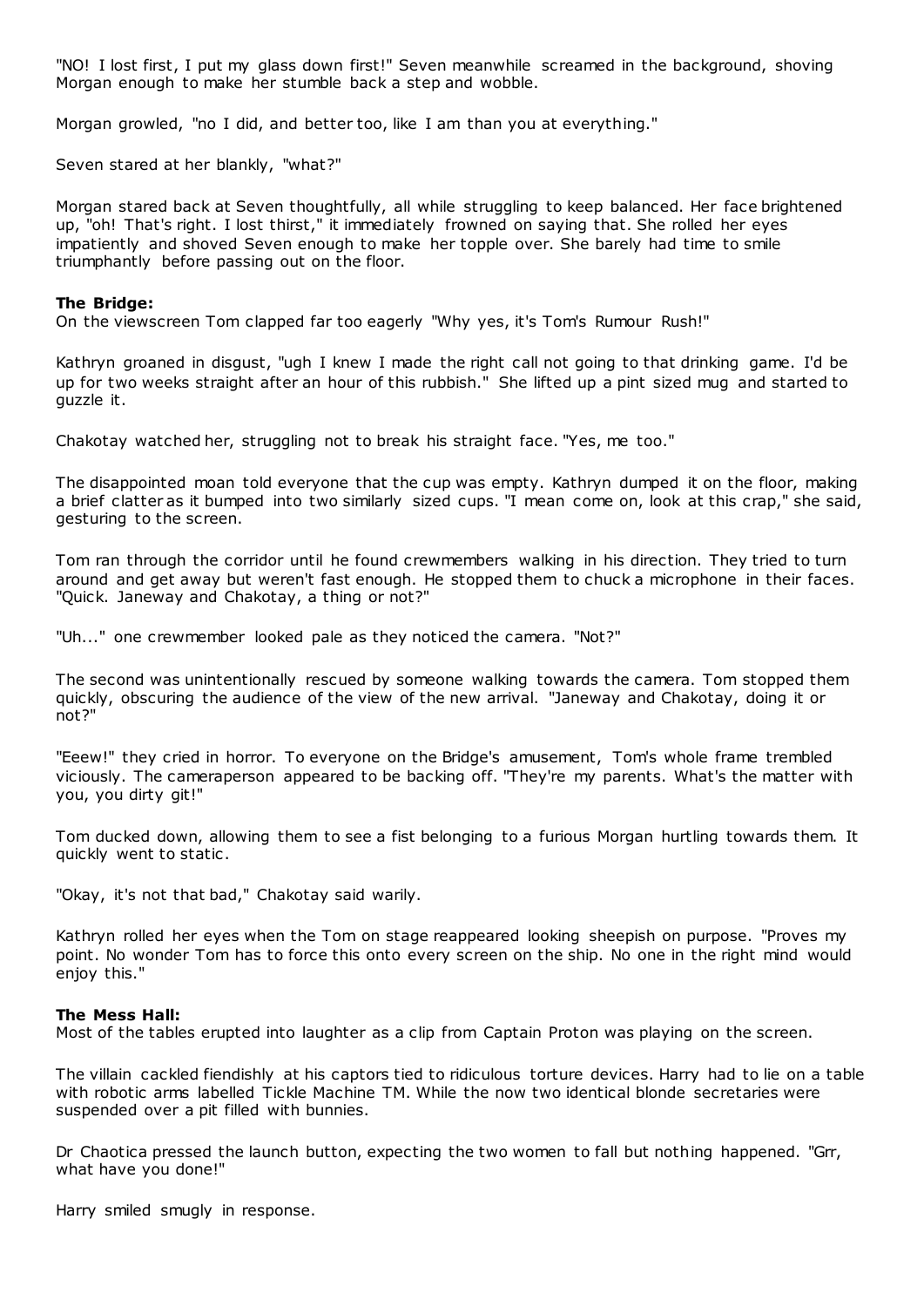"Proton!" Chaotica shouted overdramatically, with the dramatic hands in the air pose.

Tom, or rather Proton, leapt onto the screen, turned to the audience and shrugged with his arms extended. "Must be their time of the month."

The whole room erupted into laughter again, despite Harry's clear distaste and confusion over the joke. He even mouthed *I don't get it*.

Jessie returned to her table with more drinks, her eye immediately went to the rabbits. The resulting scream overpowered the secretaries, most of the room though didn't notice anything amiss until she dropped the tray and hid behind the back of her chair.

"It's okay Jessie. Jessie's it's okay," James said frantically, leaping up from his own. He only got frightened whimpers in return. He ran over to the TV, cueing groans and boos from the room. Ignoring them, he used his arm and a hand to cover the rabbits.

Craig's eyes widened in shock, "oh my god, look! The bunnies have poof!" he gasped.

Jessie peeked out from the top of her chair, noticed in her perspective they had gone. She sighed in relief and returned to her chair like nothing happened.

The shot though changed to focus on one of the secretary's faces, making James recoil in shame. "Oh my god, I'm sorry. So sorry." He ran back to his seat to fold his arms on the table and bury his head in them.

Jessie shook her head, "tut tut James. What did I tell you?" she pretended to scold him but she was smirking while doing so. She and her chair wobbled. "Stop trying to be a hero, look at what it does to you!"

James briefly looked up at her, whimpering for a second, then re-buried. Jessie pat him on the back sympathetically, "aaw, you're okay. I know you mean while... well rather."

Craig bit his lip but burst into laughter anyway, snorting too. "Oh my god. God, you two are so wasted," he cackled while leaning his chair dangerously too far back. "And only on Cherry too, you lightweights." Another centimetre and the chair gave up, toppling him backwards onto the floor.

"Oh, looks like I lost the game," he said from the ground. "Where's my prize?"

Meanwhile the credits for the Proton sketch rolled, confusing a lot of people into thinking the show was over. They stumbled out, or in most cases attempted to but ended up falling over or walking into the wall.

Instead of returning to Tom on the stage, the credits faded into a studio audience clapping and hooting. The words The Michael Sullivan Show appeared in glittery lights. The camera zoomed over to the stage in time for the Fair Haven bartender to stroll out wearing a sharp black suit and tie.

"Mikey! Mikey! Mikey!" the audience started to chant.

Sullivan raised his hand up, they settled down immediately. "Thank you, and welcome to the Sullivan show!" The crowd clapped at him once more. "Our first guest claims that jealousy is the reason she's being bullied. So sad. Let's meet her shall we?"

"Mikey! Mikey! Mikey!"

"That's a yes," Sullivan winked toward the camera. He gestured his arm toward one of the side doors beside the stage, "lets give a warm welcome to Seven of Nine."

Seven walked in an almost zigzag path towards the chairs. The audience started with polite applause but turned into laughter as she struggled with sitting, opting to only place half of her butt onto each chair she tried. Eventually she chose two chairs and sat on the edge of both.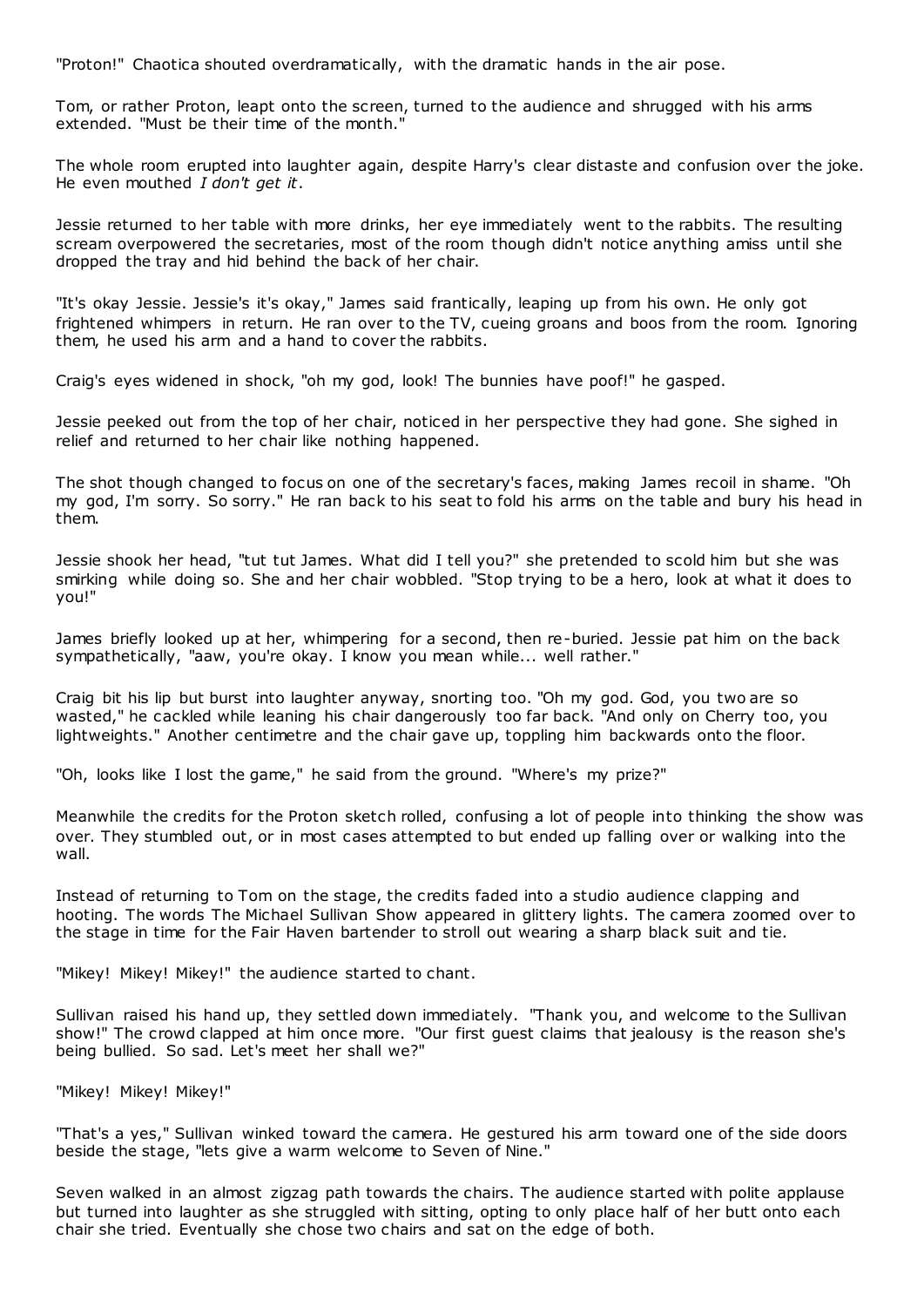"Okay well," Sullivan chuckled. "Welcome to the Sullivan show, my dear. Now tell these nice people what's happening."

"Everyone's irrelevant and they blame me for it, because I'm so perfect," Seven huffed and folded her arms.

Sullivan chuckled nervously, "we might need more context than that."

Offense smacked her across the cheek making her gasp. "What? Look at me," she gestured to her outfit, "then for example look at that homely Morgan, or her old hag of a mother Janeway. That voice, it's like when the Borg pronounce futile wrong. So annoying the both of them. I'm much smarter than all of them put together since I was Borg, and not a poser kind like that brat Morgan and that girl I can't remember the name of, with the makeup everywhere."

Most of the audience started to doze off, Sullivan repressed a yawn. Seven clenched her fists and snarled, "oh and don't get me started on that James guy, because..."

"Okay," Sullivan groaned.

Seven clearly didn't hear him and continued, "he thinks he's so funny and soooo tough, but just a big crybaby. Big bully and meanie, with a chip on his shoulder. There's only room for one cute blonde on this ship and it's not him."

Sullivan quickly saw his moment to say more than okay, "do you think you come off a bit vain and needy, which can put people off."

"It's not vanity if it's true," Seven grumbled.

"Actually..." Sullivan tried to counter.

"They pretend I'm not there, talk over me. That's really annoying," Seven continued.

"Yes," Sullivan agreed impatiently.

Seven was too on a roll though and didn't notice his answer let alone his tone. "If they listened to me , I'd be saving this stupid ship every week but they won't let me. How rude is that? It's almost like they don't care."

"Care, about being saved?" Sullivan questioned.

"No," Seven grunted in a patronising voice. "About me, aren't you listening? This is what this interview's about, is it not?"

Sullivan bit his tongue to keep his thoughts from reaching his mouth. Still they were coming anyway. Fortunately for him the little cue screen was telling him to address the next lines to the audience. "I'm afraid we'll have to take a quick break. We'll be right back, folks."

The screen changed to show Tom sitting in the newsroom instead of Harry. The words Breaking News scrolled across the bottom of the screen. "We interrupt your program to give you a much more important breaking news scoop," he said urgently, his eyes wide with panic. The screen on his left appeared again to show a picture of a random tricorder lying on somebody's coffee table. "Ensign Wildman has reported her precious tricorder has gone missing, possibly kidnapped by some heartless thugs."

He raised his hand above his shoulder. "I know, I know try to stay calm. We don't need any vigilante justice, just yet. For now this reporter asks you to stay calm and we may find this tricorder alive yet..." Harry walked onto the screen holding a PADD, he handed it Tom. After reading it he breathed a huge sigh of relief. "Never mind, she found it under the sofa. And so we return to our scheduled program."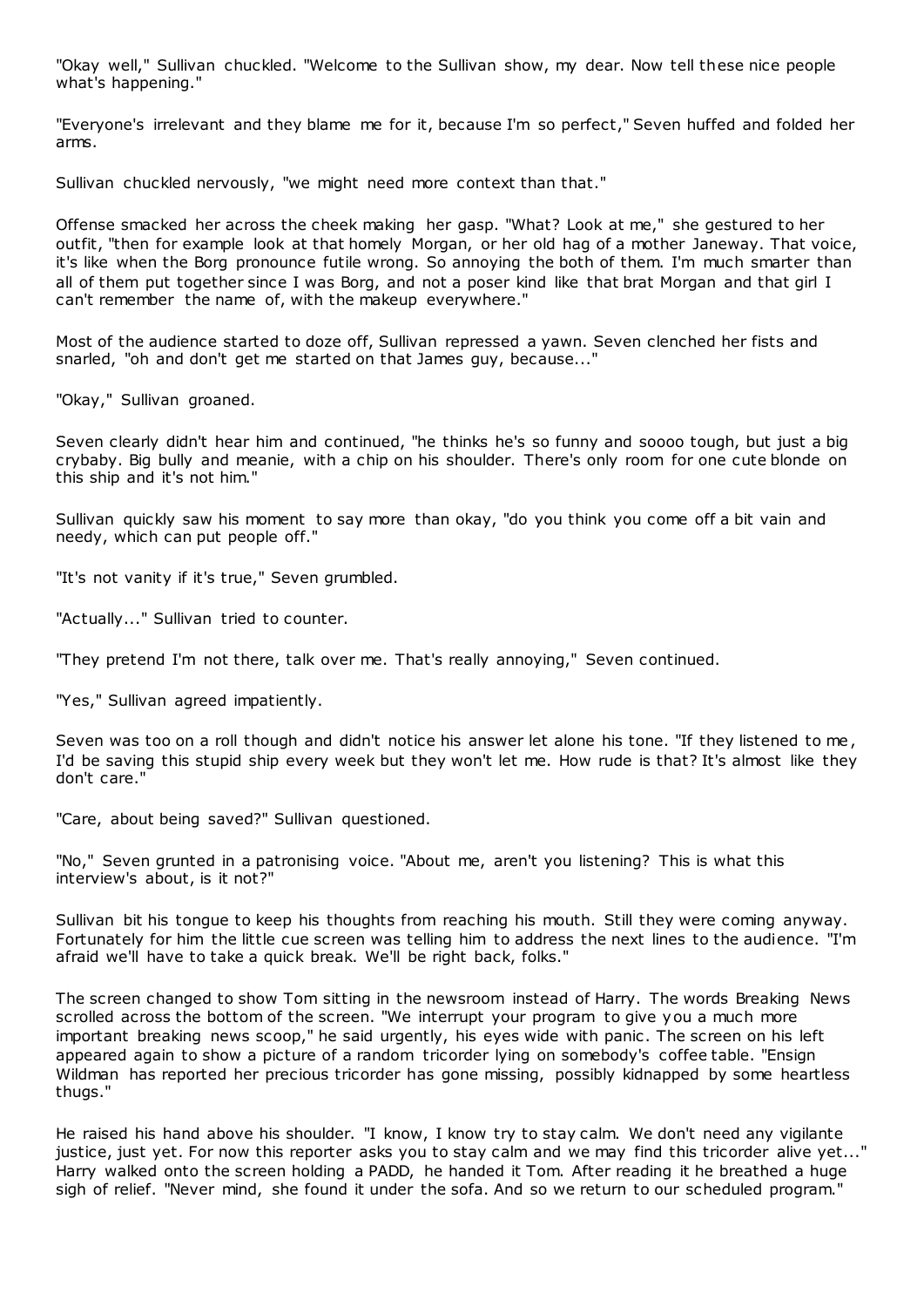The show returned to the Michael Sullivan studio just in time for the viewers to see Seven throw a chair into the audience, screaming hysterically, tears streaming down her face. The crowd still chanted their usual Mikey over and over. "You're just like them!" she sobbed before running out back the way she came.

"Okay," Sullivan said very awkwardly. "And we'll be back in half an hour for Part 2 where we'll return to the ole' classics for our theme." The audience went wild for this, bringing a normal smile back to his face. "That's right. If you ship a couple or two, please leave a text message for VTV Live or contact us directly via Holodeck frequency 47. In the meantime, I'll get the Cupid arrows stocked up."

The audience laughed a little too much, then started their Mikey chants again. "Thank you, you've been wonderful. Now it's time for Voyager's Got Talent," he announced with a flourish.

Neelix gasped in horror at the first clip that took over the TV screen; the tea woman who guested on his show, juggling full cups of tea over her head. "Livnomor, you traitor!" he cried out while reaching for a tub of his homemade icecream, which looked far too green and gooey to be edible. Still he stuffed his face with it, quickly curing his bad mood. "Oh Leola icecream, how do you never run out? So good."

He was too busy drooling to notice Morgan dragging some of the tables toward the kitchen, one still had someone sitting at it. They merely whined, grabbed their glass before it was out of arms reach, and remained seated in the middle of the room.

Once done she climbed on top of the last one she dragged over. "Hey, all you losers come over. I got something more funner to do." Most of who she was addressing were passed out already, so only a couple walked over to her. "Took your time!" she snapped at the two of them.

"Sorry," Craig said sheepishly.

Jessie glanced between them both with a confused frown, "wait, this is the losers table? Then why do you have so many of them?" she asked, pointing at Morgan's feet.

"It's not a table, it's a stage. We're gonna start a band, okay?" Morgan replied. Craig and Jessie mumbled okays. "Great, you two stand behind me and sing stuff." The pair used the chairs that had been dragged along with the tables to climb up and join Morgan on top of them, doing as she said but standing directly behind her. She groaned and turned to look at them, "no, like this!" a little push separated them a little, forming a triangle.

"Oh, of course," Craig laughed.

"Great. I'll lead, you back me up," Morgan said. She then stood there for a little too long humming along to a random tune in her head, occasionally doing a shimmy with her torso. Craig tried to copy her every move, while Jessie did her own dancing thing; rolling her arms, striking poses and clapping her hands above her head.

James wandered over looking a little offended. "Hey, I'm a loser too."

Morgan whined pathetically as he climbed up to join them. "But, if it's even I'm not lead." Somebody chose the wrong time to walk by within arms reach, she grabbed their arm and pulled them up. "There, got a fifth."

"What, I can't sing," Lilly protested.

"So, neither can he," Morgan said, pointing back at Craig. He nodded as poor Lilly was pushed into the far back between Morgan and Jessie. James meanwhile shrugged and took the parallel position.

More of the same, except with two more people doing very little, went on for five more minutes until Jessie grew bored of her dancing. "What song are we doing?" she asked, which stopped anyone who was doing anything.

"Oooh, how about *da da da na na, lets go girls,*" Craig sang tunelessly, making the entire group cringe.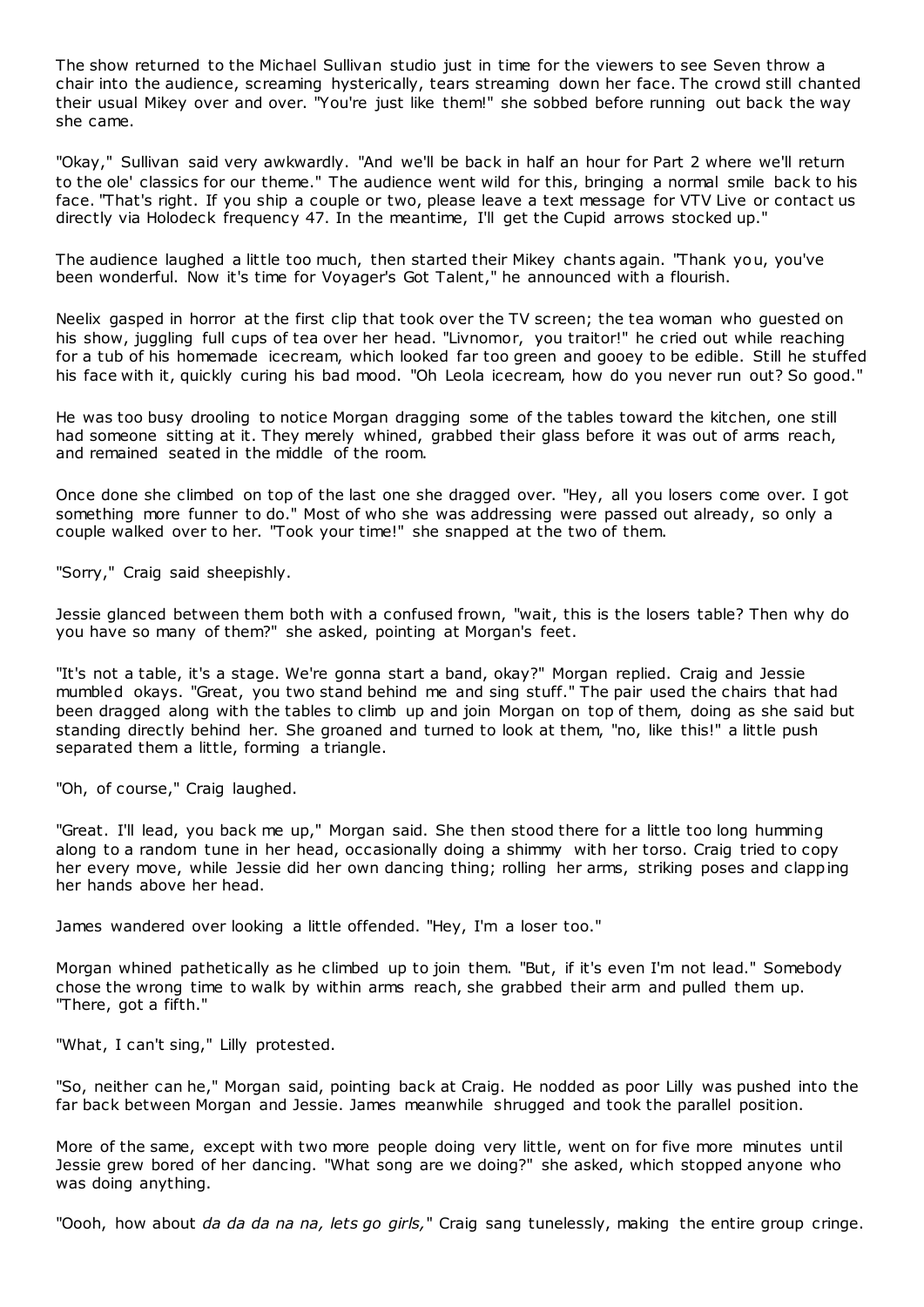"There's two boys in the group though," Lilly reminded him.

Morgan's face twisted further, "that's the only problem?"

"Huh?" Craig was confused until he looked at James. "Oh yeah, forgot about him, ha. He's open minded, he won't mind...ed. Ha, that rhymed."

"Well yeah, if you feel like a woman that's fine, but I feel like that song sucks," James said.

Jessie looked around with a frown, then she nearly spat out a non existent drink and laughed. "I got it. Open mindeded. You idiot." Craig pouted.

Lilly shook her head, "no, you guys gotta pick something with a hook. Something that'll stick in your head whether it's annoying or not."

"I dunno, when is a hook in your head not annoying?" Craig mumbled. Jessie continued giggling, his pout only grew bigger.

Morgan rolled her eyes, "like what?"

"Top of my head, uh..." Lilly stammered. A song finally came to mind. "*I feel like the only girl in the world. The only..."* Lilly scream-sang but in a flat tone.

"Oh god!" Morgan snapped at her, cutting her off. "That was terrible."

"I liked it," Craig said.

Morgan chose to ignore him, "Jessie said what song are we doing, not what torture. Jesus, that song sucks and you can't sing!"

"I told you!" Lilly snapped and stormed off, forgetting she was raised onto a table. She ended up lying on the floor.

#### **Holodeck 2:**

In what looked like an office filled with screens and computers, Tom watched the one with the so called band arguing with growing interest. Harry sat next to him watching a different monitor showing the Talent show.

"Finally, we have our musical finale," Tom sniggered.

Harry looked up at him, his eyebrow shot up. "It took us hours to clip together that Janeway singing montage."

"Pfft, we can always use it next episode. If we don't nab them, we never will," Tom said far too enthusiastically.

Harry looked far from it, glancing over to the same screen he was watching didn't improve it one bit. "When Janeway has more star quality," he muttered.

"This isn't X Factor, Har. This is VTV Live, we're here to entertain," Tom said.

"Oh how could I forget?" Harry said in deadpan.

Tom nodded and grinned. "Now, I'll take over while you collect them."

"Wha...what?" Harry's face whitened. "I'm not going in there."

"Don't worry," Tom hand waved his concern off. "I'll turn it off for you. They're all too pished to notice the air change for a few minutes. Besides, you need to show your face sometime."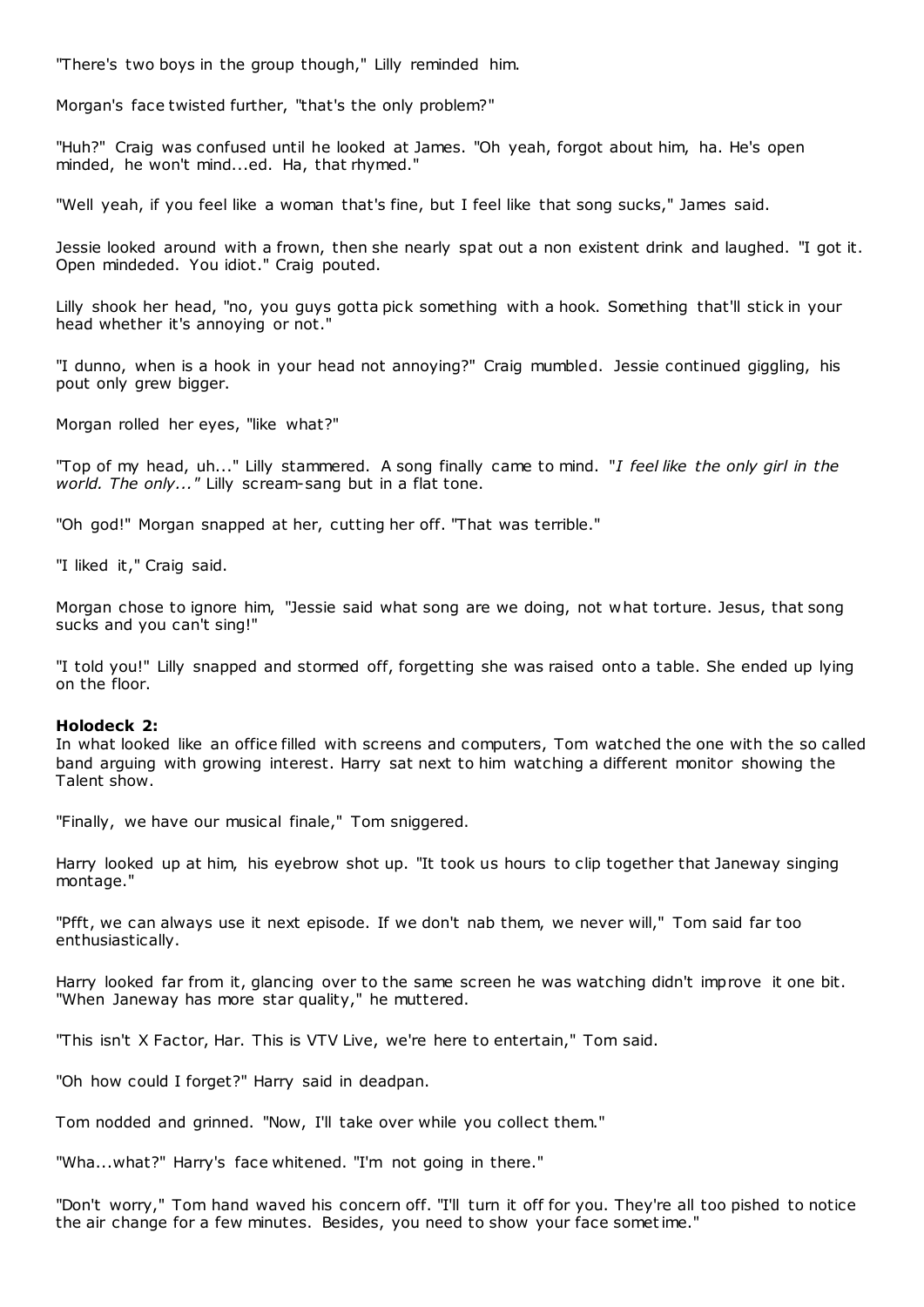"I thought they were too *pished*," Harry grumbled.

Tom chuckled and clasped his shoulder, "they will be, but best be safe. Make sure you're back before Part 2 of Sullivan, I need someone to *man the guns*."

Harry let out a tired groan but got up to leave anyway. Tom watched him, then turned to a different console which showed a schematic of the Mess Hall shaded red with the text Vents On flashing below. "Okay, time to clear the air a bit," he chuckled to himself. The musical number at the end of the Talent Show startled him and his head turned toward it. He tapped the current console without looking at it and pushed his chair over to Harry's previous post. The text on the screen changed from Vents On to Vent Re-Aligned for a moment then changed back again.

A few taps to Harry's previous station brought up the Mess Hall as well, however unlike the one Tom had been previously watching, everyone were still sitting at the tables watching the earlier sketches of his show. He sniggered with his finger hovering over pause, another finger loaded up a separate file.

## **The Bridge:**

Chakotay watched with great amusement as Kathryn shook what looked like a salt shaker over her mug of coffee, only the contents was brown not white. A few minutes later it was empty so she tossed it over her shoulder, striking an unfortunate Lieutenant in the bum. She then proceeded to sip at what looked like soup with coffee beans floating around.

"Aah yes," she sighed in contentment. "One extra dash of coffee gravy makes all the difference."

Chakotay laughed at her, "coffee gravy? You're not even trying anymore, you tea bag in a crackpot."

Kathryn gasped, accidentally inhaling one of the beans almost down the wrong way. "What did you call me? How dare you."

"Crackers in a tea pot rather," Chakotay mumbled to himself, oblivious of the impending danger. He did though notice the growls but they didn't bother him. Instead he reached over to nab the cup and take a long sip. She was so shocked she didn't grab it back for a whole two seconds. The Commander shuddered and laughed, "oh, I get it now. That hit the spot."

"Touch my cup again and you'll need to wear one," Kathryn snarled.

"Shhh!" B'Elanna hissed at them. They looked around to where she usually sat, couldn't see her, looked again and found her sitting in the helm glaring at them. "If you two don't stop this nonsense, I'm turning this ship around and we're going back to Kazon space."

Kathryn and Chakotay looked at each other, they burst into childish sniggers. "Joke's on her, I turned us around earlier. We're flying upwards," Chakotay whispered.

"Oh upwards, you're so naughty," Kathryn giggled while slapping him playfully on the arm.

B'Elanna groaned and turned her chair back to the viewscreen to continue watching the earlier footage of the Mess Hall. Neelix fell asleep in his half full icecream container. Everytime he breathed out people nearby were being sprayed by gross icecream. B'Elanna giggled hysterically for a good five minutes until she forgot what she was laughing at.

Kathryn groaned when Michael Sullivan reappeared on the viewscreen. "Don't forget, if you have a favourite couple who just won't get the hint, are in denial central or have even picked the wrong character to be with, give us a bell and you could be seeing your dreams come true right here in ten minutes."

## **Holodeck 2:**

Harry returned to the control room sporting a flummoxed frown directed towards the floor. The newly formed group behind him were trying badly not to laugh.

"What the hell, are you drunk?" Harry asked bewilderedly.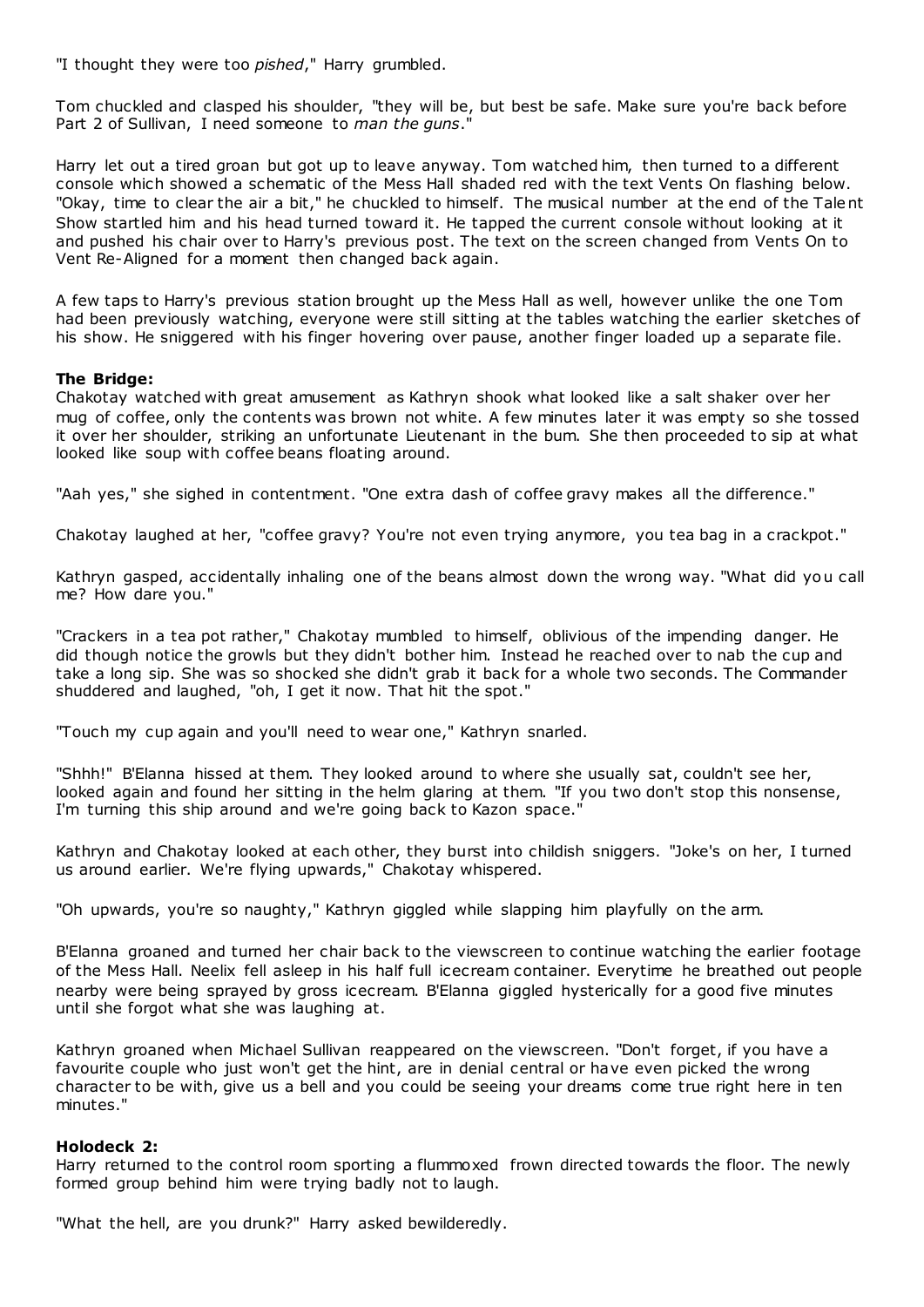Tom looked up at him with a fierce stare. It would've seemed mildly intimidating to some, if it weren't for the fact that he was belly flopping over his much lower chair, still spinning from his frantic feet kicking earlier when Harry walked in.

"Am not!" Tom barked.

"Are so," Harry groaned.

"Are not!" Tom shouted.

"Are so!" Harry snapped back.

"Are not!" Tom screeched. There was a thud. Tom was in a big heap on the floor.

Harry looked on with growing panic, his eyes fell on the station Tom had been monitoring earlier. "Ohno."

James sniggered at him, "can't beat the classics."

Jessie though looked disappointed, "aaw, I like beating."

She wasn't the only one, Morgan looked back at her bandmates to count them yet again. She got to three, lit up momentarily until she counted herself. "The band's even, not odd. I can't work like this."

"Diva," Jessie snickered louder than she meant to, so her hand flew to her mouth.

"Will you idiots help me up? Fu..." Tom screamed.

"Five, it was five before," Morgan grumbled at the same time.

"I can't get up!" Tom squealed.

"This looks familiar," Morgan muttered as she looked at Tom swearing his head off on the floor.

"How do you know, you weren't in Aggressions," Craig asked.

James groaned, "you moron, it's called aggressive now. Past tense! No, single thing. Yeah that's it; Aggressor." Craig gasped as if someone had explained to him the meaning of life.

Morgan counted again by pointing her finger, starting with herself. "Me, Jessie, Craig, James, Seven. Oh five!"

The rest of the band's attention darted to the newest member of the group, standing their drunkenly swishing her long blonde hair and pouting.

"Oh shite, I landed on a microphone!" Tom cried.

Harry hurriedly tapped on the console displaying the vents and a shaded red Mess Hall. Instead the whole ship looked red, while the Mess Hall had returned to normal. Vents Off flashed across the screen once he was done.

"Then again, two girls and two boys, plus less people mean more lines," Morgan mumbled thoughtfully. Her mind made up she casually shoved Seven to the floor and turned to her relieved bandmates. "Okay Cherry Cokers, ready to rock this joint?"

"We decided on pop though," Craig pointed out, leaving her confused.

Harry turned to them with a look of disgust, missing Tom crawl out of another door. "Cherry Cokers?"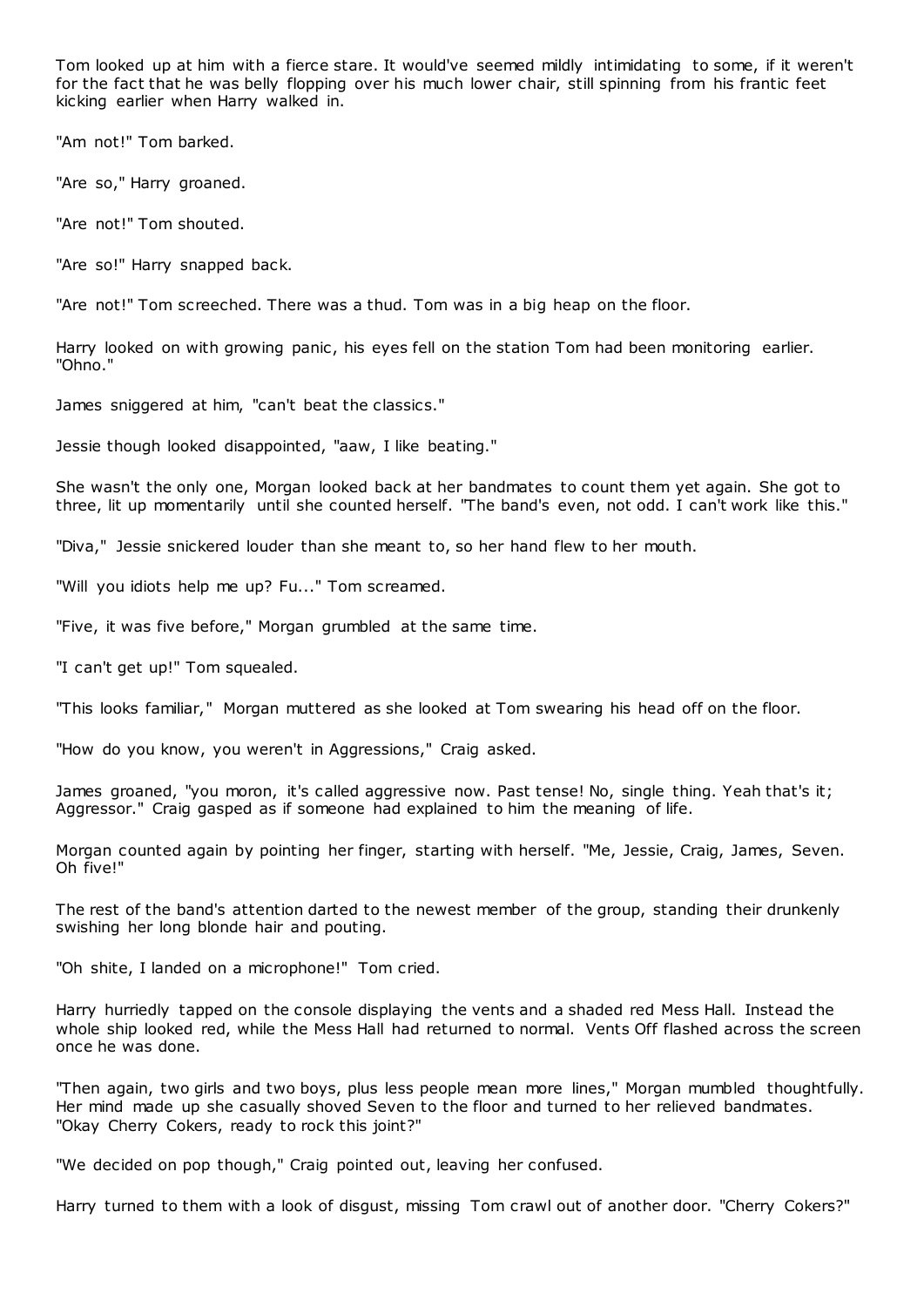"Nobody calls it Coca Cola with Cherry," Jessie scoffed, her bandmates nodded. "Or is it Classic Cherry Coca Cola, I lose track."

"Uh... maybe, you're the end of show act. Give the name some further thought," Harry stammered.

Tom crawled back the way he came, grabbed the microphone he had landed on, and crawled back outside.

Morgan flew around to glare at one of the group, "no we're not going with Team Rocket!"

Craig pouted, "what's wrong with it?"

Harry sighed and shook his head. He decided to go help Tom and sober him up, but he wasn't where he last saw him.

"Hey, what's up Voyagerettes!" Tom screamed from one of the screens. Harry groaned and reluctantly glanced at it. "We're back and live in my man Sullivan's studio, let me hear it!" he put his hand by his ear.

"Mikey, Mikey, Mikey!" the audience chanted.

Sullivan joined Tom on the stage to thunderous applause. "I'm sure we can be much louder than that!" Tom bellowed. The Mikey chant volume more than doubled.

"That's better. Lets welcome our next guests, Kathryn Janeway and Chakotay!" Sullivan announced, gesturing to the doors. Only he spotted the chairs beside him already in use. The audience clapped anyway.

"Ha, what a chump. You got to be quicker than that," Kathryn snapped at him, then snorted into drunken laughter.

"Um... okay?" Sullivan murmured.

Tom jumped to the rescue, a little too literally. "Chak and Jane, my best buds, welcome!" Despite being completely hammered, the command duo still looked at him in disgust like they would if they were sober. "Now you're here because you want us to play matchmaker with someone. Mind filling us in?"

"Oh sure!" Kathryn giggled, jumping to her feet.

Tom didn't know what got her so excited until she started rolling up her sleeves. He backed off with his hands raised, "no no, I mean tell us." Kathryn pouted and sat back down. "Are you hoping to find someone for Craigy so he keeps away from your daughter?"

"Pfft, I'm not that drunk," Chakotay scoffed.

"Yes and neither is any of the women," Kathryn snickered.

Tom laughed with them, "ouch! Okay, so who then?"

Kathryn stared at him like he had asked a very stupid question. "Us, who else?"

The answer threw Tom and Sullivan off. The hologram was the first to recover, "I see. So why do you think this pairing should hook up?"

"Well, I'm tired of all the hints and the avoidy crap. It's like we'll have a date one week, but he's hooking up with some blonde bimbo the following one. Either get us together or don't!" Kathryn grumbled.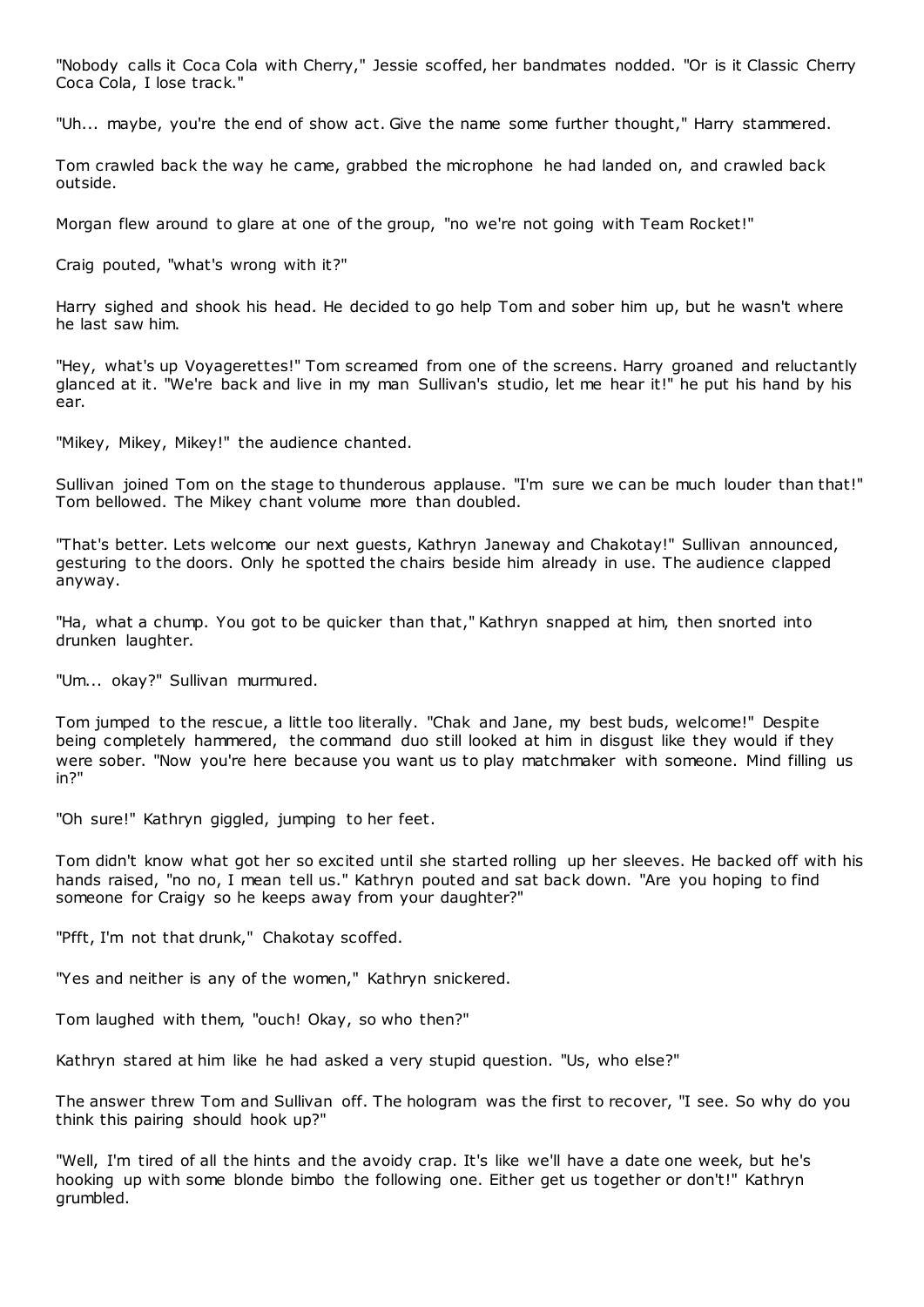Chakotay glared at her, "me? I'm not the one reprogramming holograms and moving in with some Mark lookalike after five minutes of amnesia."

"How dare you," Kathryn gasped but she was mostly overwhelmed by Mikey chants. "At least I didn't make out with a Species 8472."

"What, that never happened! Are you drunk?" Chakotay snapped.

Kathryn stood up to tower over him and roar, "yes that's the joke!"

"Excuse me," Tom coughed. Two angry glares pointed at him. "I think I see the problem. You both are waiting for some puppy master to do this for you. If you want this to happen, only you two can."

"Hmm," Kathryn sighed, sitting down. "The attention seeking dweeb is right."

"Uncalled for," Tom whimpered.

Chakotay nodded, "yes, maybe we should just do it."

"Okay," Kathryn smiled. They got up and walked to the side stage doors leaving the hosts and audience flummoxed.

Tom laughed awkwardly, "you thinking what I'm thinking?"

"We have no other volunteers and five minutes to waste?" Sullivan whispered.

"No, I think I need to find somewhere to puke in," Tom mumbled. Sullivan hurried to the opposite side of the stage.

A member of the audience jumped out of their seat screaming, "I volunteer!" The rest of the audience erupted into cheers and hoots.

Tom and Sullivan looked up in that general direction. All they saw was almost an entire row slumped over the back of the row directly below, then they spotted a woman enter the aisle and run towards them.

"B'Elanna?" Tom's eyes widened.

"Hi honey! You know that we're engaged, why don't we get married now?" B'Elanna suggested.

The audience members who weren't assaulted by her let out a near deafening aaaaaaw in unison.

"Oh, that'd make such an awesome finale. Awesome," Tom giggled, stretching out his arms. B'Elanna ran into them, cueing further aaaaws. Once done he turned to the camera, "look forward to our explosive finale. For now, it's time for a quick break and when we return, we're gonna get a bit friendly."

"Ooooooh, Tommy, Tommy!" the audience chanted to Sullivan's dismay. For everyone watching, his sad face was the last thing shown before further clips from the drinking game in the Mess Hall were shown.

Tom in the meantime grabbed B'Elanna's hand and lead her to the control room just in bad time to hear Craig rehearsing his lines.

"Going home, I just can't... uh, line?"

"Make cake all alone. I really should be eating it," Jessie whispered to him with a glint in her eye. James laughed quietly.

Craig grinned, "thanks!"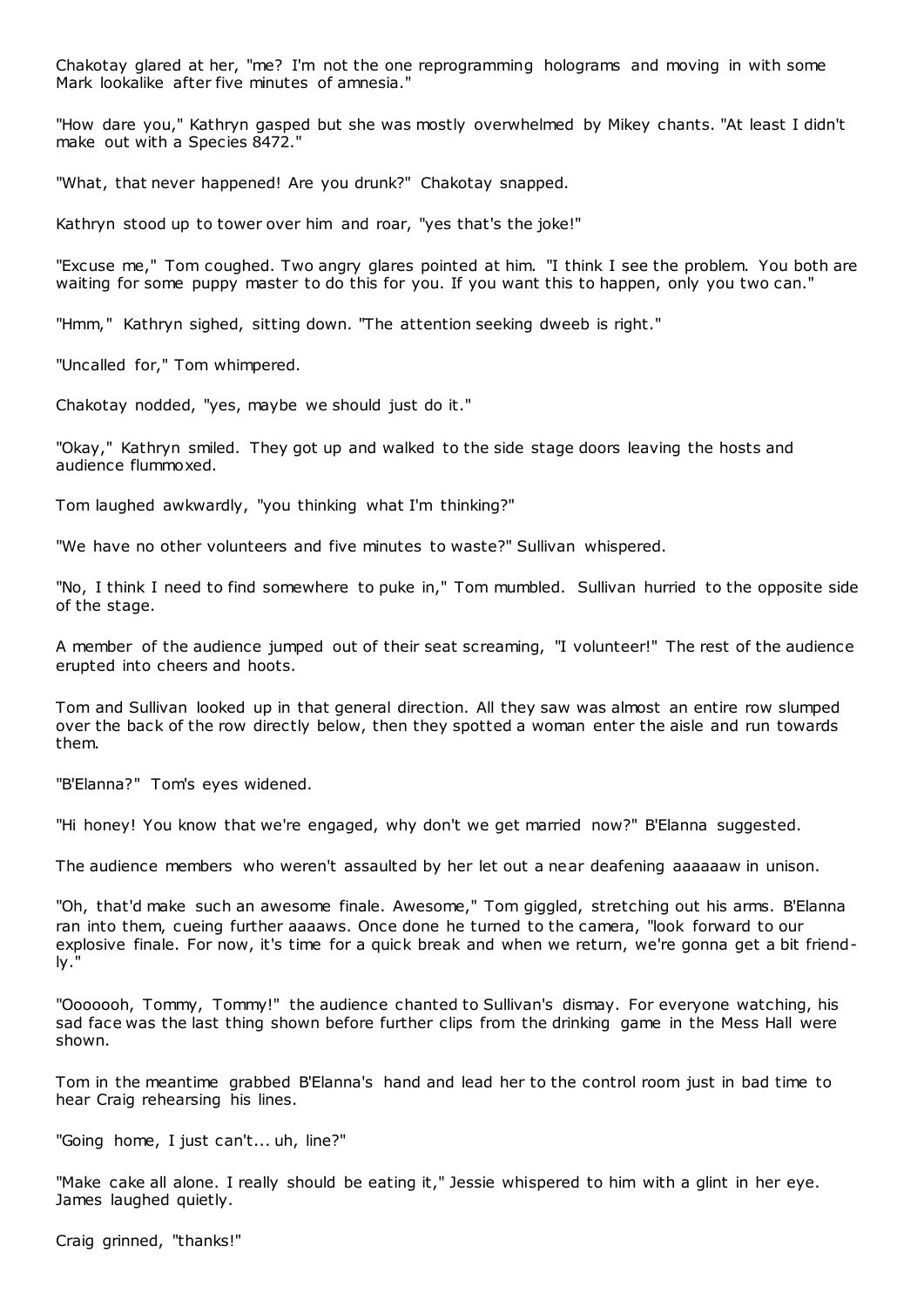Morgan rolled her eyes, "you don't have to learn the whole thing. And you idiots, it's you, eating you." James and Jessie exchanged worried glances.

"Okay guys, I need four volunteers for my sitcom thingy starting in five minutes," Tom said. B'Elanna raised her hand. "Thanks honeybun."

"Don't we need to learn lines and junk?" Morgan asked.

Tom smirked, "nope, that's the beauty of it. It's an improv sitcom. I give us a theme and we make it up. I call it The Coffee Nebula Theory.'

Harry sighed tiredly, "I told you, that title is far too long and it doesn't sound like a sitcom. We decided on Improv'ing Pals."

"Oh Harry. Some of us are born to entertain and some just aren't. Guess where you fall," Tom sniggered.

"Well we're in, I've already memorised my lyrics," Morgan said.

"Me too, but I only had one," Jessie said with a side eye to the young girl.

Morgan noticed it, "nuh uh, two. I sound better on the chorus, while James suits the higher build into the chorus."

"That's up for sober debate," James muttered.

"You just want to be the only singer, and us the backing dancers. I'm doing the first verse and you can't stop me," Jessie said defiantly. Morgan's jaw dropped. "And we're all on the chorus." Morgan's gasp nearly took her breath away.

"Ladies, ladies please," Tom clapped his hands. Both stares he got for that nearly turned him into stone. He soldiered on anyway, "we all know what's really bothering you. You both want James and to dump Craig cos he sucks..."

Craig pointed at the ceiling and wailed, "when my stomach cries and I had no gas, it's time..." Morgan cringed.

"When you say *want* him," Jessie said with narrowed eyes.

Tom groaned, "oh relax. We all know James is so, so gay anyway. What does it matter?"

James' eyes narrowed, "I'm so, so what?"

"Oh James can do the high bits, cos duh of course he can, the big girl," Tom snickered. He quickly turned serious, "so who else is up for my sitcom?"

"Do you die in the end?" James asked.

Tom's face turned whiter than a sheet, "uh... it's improv?"

"So yes. I'm in," James smiled.

Harry shook his head, he would've felt a little sorry for the extremely sweaty Tom but after that earlier insult he no longer cared. "One minute and we're on. Craig, you watch the cameras and don't touch anything. I'll go get the *set* ready. Whoever's starring, come with, quick." He walked through the door Tom and B'Elanna had came in from.

Morgan and Jessie followed him. Tom tried to but B'Elanna chose the wrong time to fawn over him, her grip on his arm kept him in place.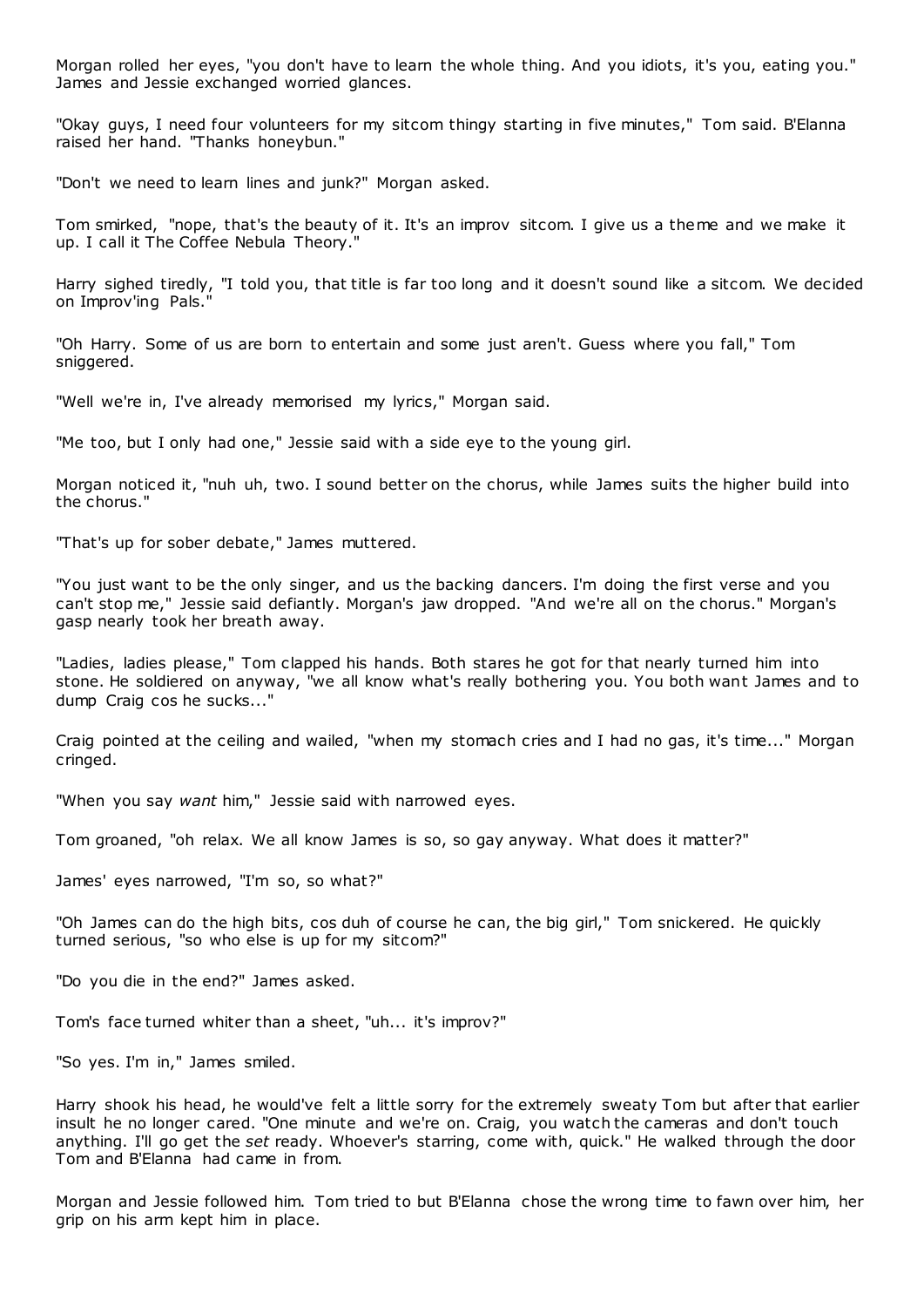"Uh babe, the sooner we get this sitcom done, the sooner we can..." Tom winked as a hint.

B'Elanna nodded and ran out as well. James walked over to him before he could do the same. "What's the theme then?" he asked to his relief.

"Oh well..." Tom began to explain.

In another section of the Holodeck studio, one of the rooms was decked out to look like a sitting room only with three walls. Where one would've normally been, there were a barrage of cameras.

The computer's voice echoed around the set. *"Pals is sponsored by Cherry Coke, the most addictive thing in Fifth Voyager."* B'Elanna hurried in and plonked herself down on the sofa. *"It even gets you saying Cherry Coke when you're supposed to say something Cherry Coke."*

Tom walked through the door sporting a brand new swollen eye. B'Elanna gasped briefly, then played it off as if she never saw it.

"Hi B'Elanna. I hope you don't mind me watching Cherry Coke, it's a great Cherry Coke program," Tom said.

"Of course not, Cherry Tom, I wouldn't mind watching something Coke," B'Elanna replied.

Tom sat down on the sofa next to her. The TV switched on, it was actually Coronation Street.

"Did you know that Cherry was attacked by Coke. He was arrested by the Cherry Coke?" Tom asked.

"Really? I must have Cherry'd that Coke," B'Elanna replied.

Tom shuffled closer to her with a smirk on his face. "By the Coke, do you realise that nobody else is here in the Cherry, B'Elanna?"

"Yes I do Cherry Tom," B'Elanna purred. Typical cheesy love music flared up a few seconds too late.

"Me and B'Elanna all alone in the Cherry. I feel as though, I'm going to Coke her," Tom said toward the camera.

"Coke me, you Cherry Coke," B'Elanna smiled. The two were about to coke, er I mean kiss when Harry and Morgan walked into the flat.

"Hi everyone," Harry said.

"Did you say Cherry Coke?" Morgan stuttered. She rushed into the kitchen.

"You know that weird disease that people get if they drink Cherry Coke, well they've found a cure. Two Doctors are coming over to cure Morgan," Harry said.

"That's great Cherry, it'll be Coke if we can talk Cherry again," Tom said.

Harry winced, "ohno, not you too. I told you not to touch that last glass on the bench."

"Cherry, Cherry, what makes you think such a coke?" B'Elanna snarled, jumping to her feet and folding her arms. Tom joined her in her overacted outrage.

Harry's eyes drifted to the kitchen. "It's all gone," everyone heard Morgan cry over an empty glass.

There was a knock on the door. Harry answered it. Jessie and James, who had thrown white coats over their outfits, strolled in.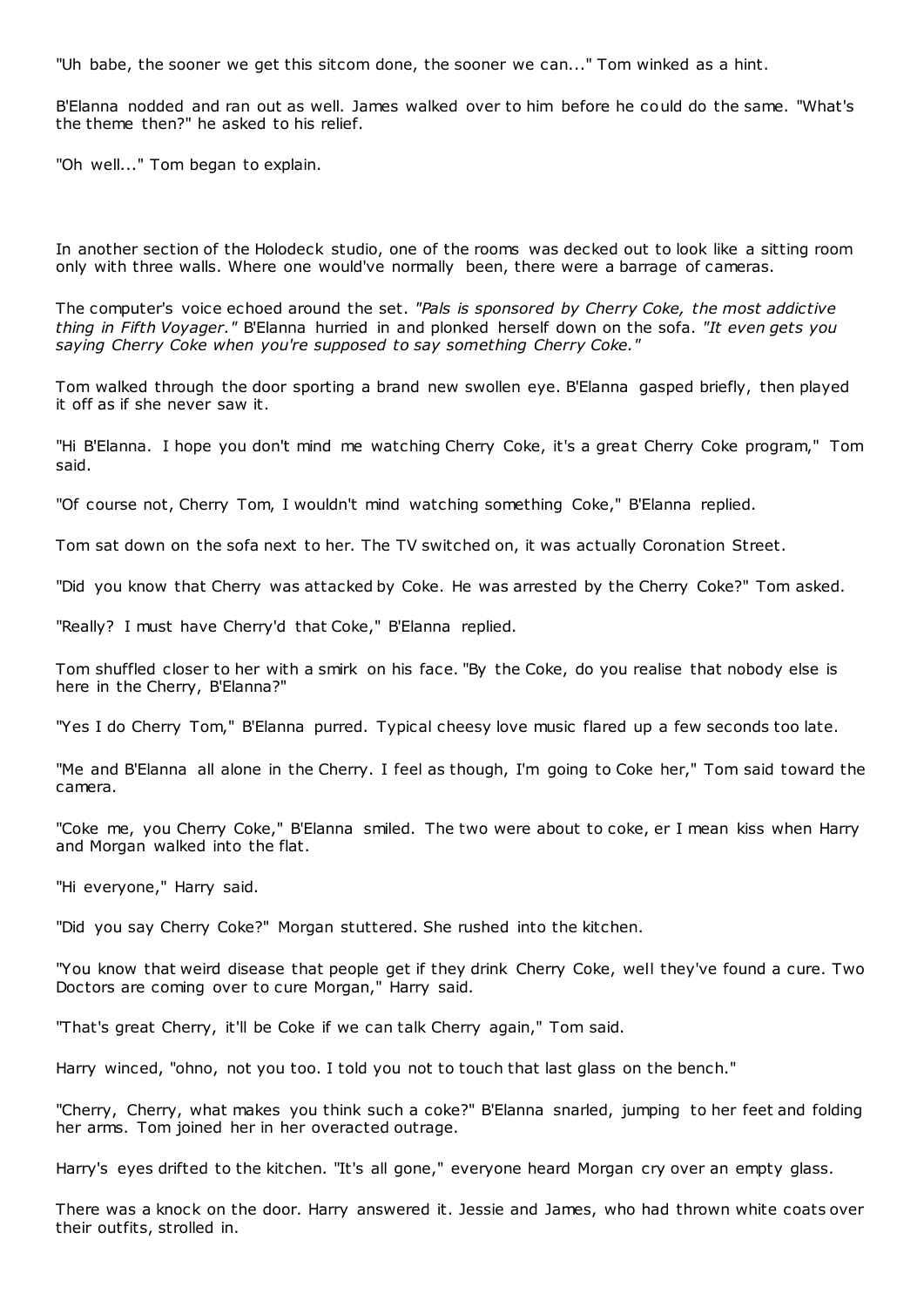Tom gasped, "oh my Cherry. Who are you Coke people? And please let it rhyme."

James faked a smile, "oh stupid comments and Cherry Coke delirium. We're going to have to put him down." Tom squeaked and sat back down meekly.

"I take it you're the doctors who have the cure for Cherry Coke Syndrome?" Harry asked.

"You assume correctly," Jessie replied.

"Where are the suckers... er patients?" James asked.

Morgan ran over, grabbed James arm and roughly shook him, "are you the delivery Cokes? Where's my Cherry Coke? Don't tell me they've stopped selling Cherry again for that crappy Diet Lemon junk!" She dropped to her knees and sobbed, "you monsters, Zero still tastes exactly like Diet. There's Coke reason to live."

"Hmm, the will to commit suicide. That's the final symptom," Jessie said.

"She'll be dead by tomorrow," James added.

"But you said you had a cure," Harry grumbled.

Morgan tried to rummage through Jessie's pockets, she stepped back all while trying not to laugh. "She's too far gone."

"That's Coke! If you cure her she'll have nothing to Cherry suicide about!" B'Elanna yelled.

"Hmm, misplacing words with the Cherry and/or Coke. She's in stage two, she's treatable," James said.

"What do you do to Cherry us?" Tom asked.

"We must give you the most vile drink in the world, something that's so incredibly addictive but cheap it'll make the body forget Cherry Coke exists," Jessie said.

Everyone gasped in astonishment.

"What drink is that?" Harry asked.

"Asda's Orange Juice," Jessie replied. Everyone gasped in horror.

"From concentrate," James added. Another gasp. Tom collapsed from his shock.

"Oh sorry, I meant Juice Drink," Jessie giggled.

B'Elanna's hands flew to her face, "my god. That is vile."

James frowned, he turned to Jessie, "wasn't it the Smartprice brand?"

"Yes you're right, this is an emergency after all," Jessie replied.

Craig burst through the doors, making Harry nearly give up and go home. "Oh my god, do you have any Smartprice Orange Juice Drink? Everyone's out, I could die!"

James and Jessie exchanged worried glances. James quickly shoved him back the way he came. Everyone heard the resulting thud and *ooph*.

"Sorry, we only have two cartons and that's how much we'll need to cure you," Jessie said sheepishly.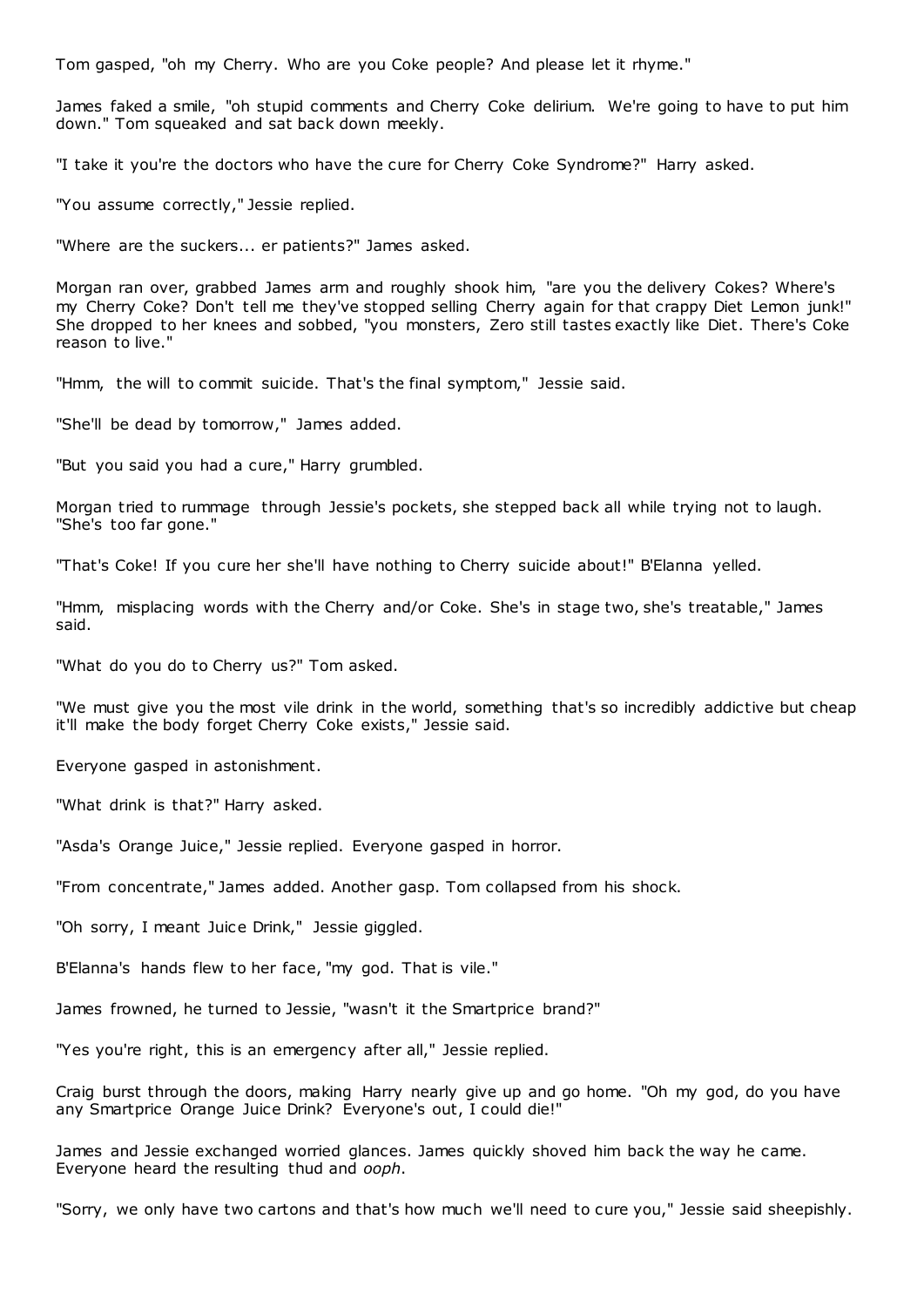The pair each brandished a white carton from their inside coat pockets. Harry brought down glasses from a shelf so they could be filled. Tom, B'Elanna and Morgan took one and sipped them. While the former two tried to hide their disgust, Morgan didn't bother and pulled some interesting faces.

"Aaah, another lot cured from the money grabbing hands of the Coca Cola company, lets go," Jessie said. She and James left the set.

"That's not very Orange," Morgan muttered.

"Hmm, but it is very Smartprice," Tom said.

"Come on lets get to Asda and get Orange more," B'Elanna said. They ran out as well, leaving Harry behind with his little will to live. Anybody watching couldn't tell he didn't need to act it.

## **The Mess Hall:**

Armed to the teeth with hyposprays in every orifice in his outfit, as well as a briefcase, the Doctor ran through the doors ready to strike. The only targets he found were unconscious and drooling.

"Great. Where did they all go?" he murmured.

"It's been a fun show, hasn't it folks!" Tom's voice got his attention from the TV. That wasn't the only thing that did though, a rowdy audience cheered in the background, most of which he recognised. He hurried back out.

## **Holodeck 2:**

"That's right Tom," Harry sighed, unable to hide his relief. "We're ending this on a high. Crapfaced Tom is insisting on marrying his equally drunken beau, and I have no strength left to stop it. But first..." he turned to Tom.

Tom slapped him on the shoulder a little too hard. "We're going to get musical! Please welcome for their first performance, Virus!" He and Harry pointed their arms to a parallel stage with four microphones on stands.

The audience turned around to watch that instead. It was a little too much for some, the slight turn lead to a few drunken crewmembers stumbling to the floor. The ones still standing clapped furiously and cheered.

Lights dimmed briefly, confusing the same odd few who thought VTV Live was over when the Proton credits ran, into thinking the show was over and walking off. Spotlights instead shone on each of the microphone stands. Three of them were occupied, the second stand by two people. James and Morgan looked on from stand three and four respectively.

"Verse two," Jessie muttered, pushing Craig away to her right. He stumbled to the empty first stand.

No one heard the exchange as organ music started to play what sounded like the wedding march with bells chiming in the background. Tom smiled and hugged who he thought was B'Elanna, but was still Harry. He groaned and walked off.

The music started to pick up, with different instruments taking over the organ and bells. The audience clapped along, though a few were impatiently. As that was happening, Morgan swayed her microphone stand side to side.

"Here I fly, in a lost and lonely part of space," Jessie sang with a forced attitude she may as well have spoken it. The crowd ate it up anyway.

Craig jumped over to make *oooh ooh* noises into her mike. Without looking she pushed him away. One last microphone stand sway from Morgan bumped James in the cheek, making him stumble a bit to one side. She mouthed a sorry then giggled.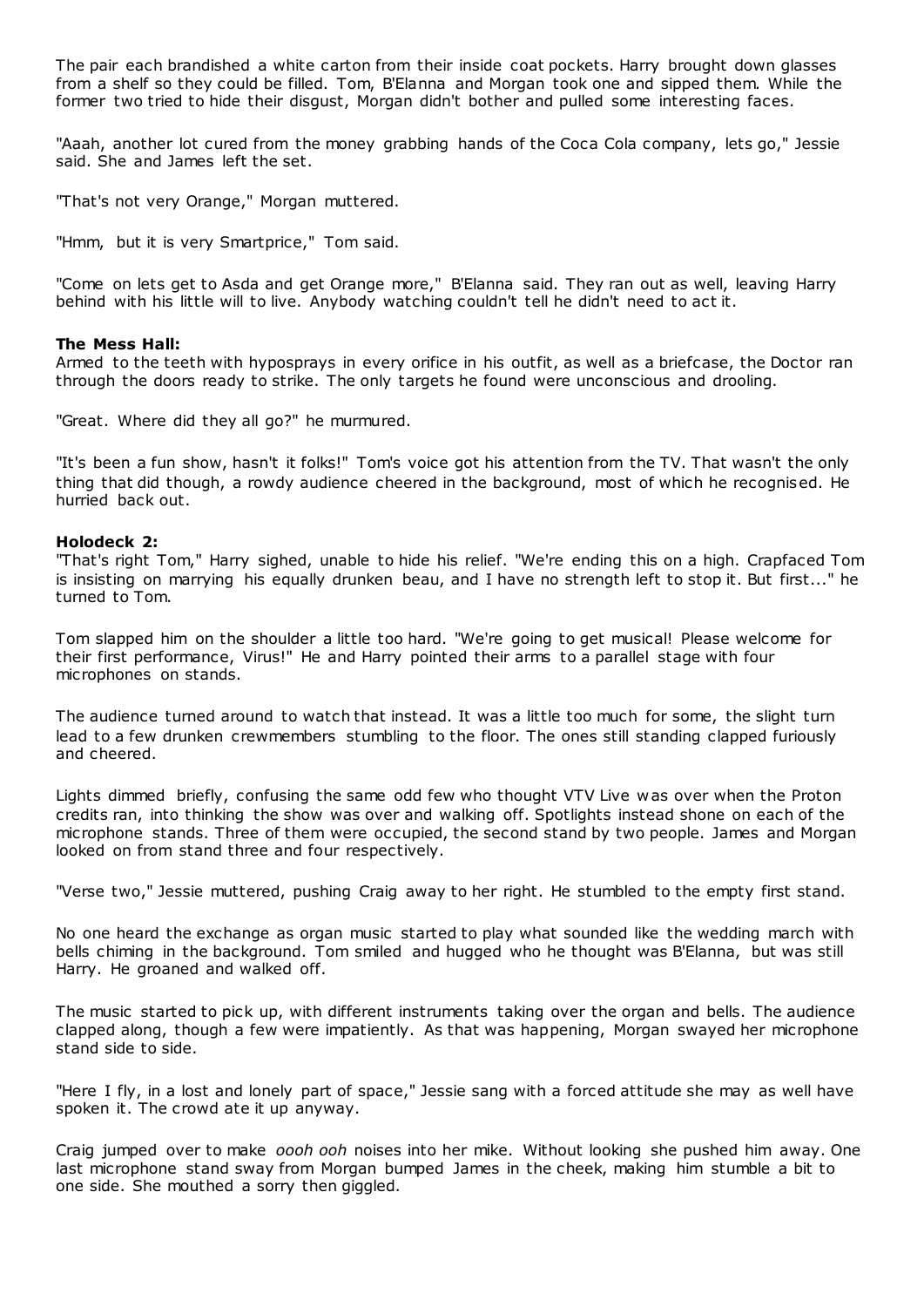"Once again, Tom is a creep, I'll smash his face," Jessie this time sang normally. Tom danced along as if he never heard the line to everyone's amusement.

James took over, and to Tom's disappointment wasn't as high as he imagined. "Going home, I just can't hold it back no more. I really should be judging you, ignoring you."

"Take it off!" Tani screamed at him.

Craig shrugged and took off his jacket. He then started waving one of his arms around in a circular motion. Jessie looked at him in disgust while Tani booed at him. Somebody in the crowd did hoot though and tossed their own jacket into the crowd. Ignorant to all that Morgan did a upward hand motion to egg on the crowd.

"Mocking you, throttling you!" James continued, the last word stretched out surprisingly not out of tune despite how wasted he was.

The group's arms stretched forward and slowly, rhythmically raised into the air almost in synch with the rising beat.

"Tragedy!" the entire group sang, while everyone but Morgan had their hands flat by their faces. She did a pretend shocked cheek touch instead. She looked a little annoyed afterwards.

The Doctor arrived with a look of pure horror on his face at the task ahead of him. It looked to him like the entire crew were intoxicated, he hoped he brought enough.

"When the coke is gone and Tom is pissing you off it's tragedy." Jessie repeated her earlier arm rolling and clapping over her head, which Craig thought was good enough to copy.

"Ooooh oooh!" Craig tried again. Jessie was about to slap him but somebody throwing a plastic bottle beat her to it. "Ow!"

Despite that and the clearly made up on the spot dance routines each member were doing, the crowd were loving it. Except for a few at the back who were too busy dropping to the floor.

"When Seven cries and you don't care why, it's hard to hear." Some of the crowd loved that even more and shouted approvals, Morgan waved in response, setting them off even further.

"With so much annoying you, we're going nowhere!" While singing that part, James noticed Seven pouting in the middle of the crowd and promptly threw up his middle finger, the crowd screamed like they were schoolgirls watching a boyband. Seven stomped off in a huff, right into the Doctor's waiting trigger finger. Down she went.

"Tragedy! When aliens invade and Thirteen's on fire, it's tragedy." This time the entire group did the same hand by face bit. Morgan tried to follow that with shaking hands while slowly pushing out her arms, but Jessie did her arm rolling and the others did that instead. This time though Morgan nodded in approval and joined in. "When Harry phasers an alien's puppy, it's hard, don't stare."

Harry scowled from his podium, "it wasn't a puppy. It was a poodle," he mumbled the last part.

"With no piece of..." the group all pressed a finger to their lips and made an actual shush before continuing, "we're going nowhere."

With the first chorus over and the music building back to the verses, the band awkwardly switched stands. Craig once again tried to take stand two so Morgan had to push him to three. During the steady build up to the verse Jessie clapped above her head along to the beat, most of the crowd copied her. The rest of the group cottoned on and did the same.

A few more *rows* of the audience dropped in the meantime. Tom started to notice this and scanned the crowd. Two went down at once, revealing the Doctor to him. His eyes widened in blind panic . He tried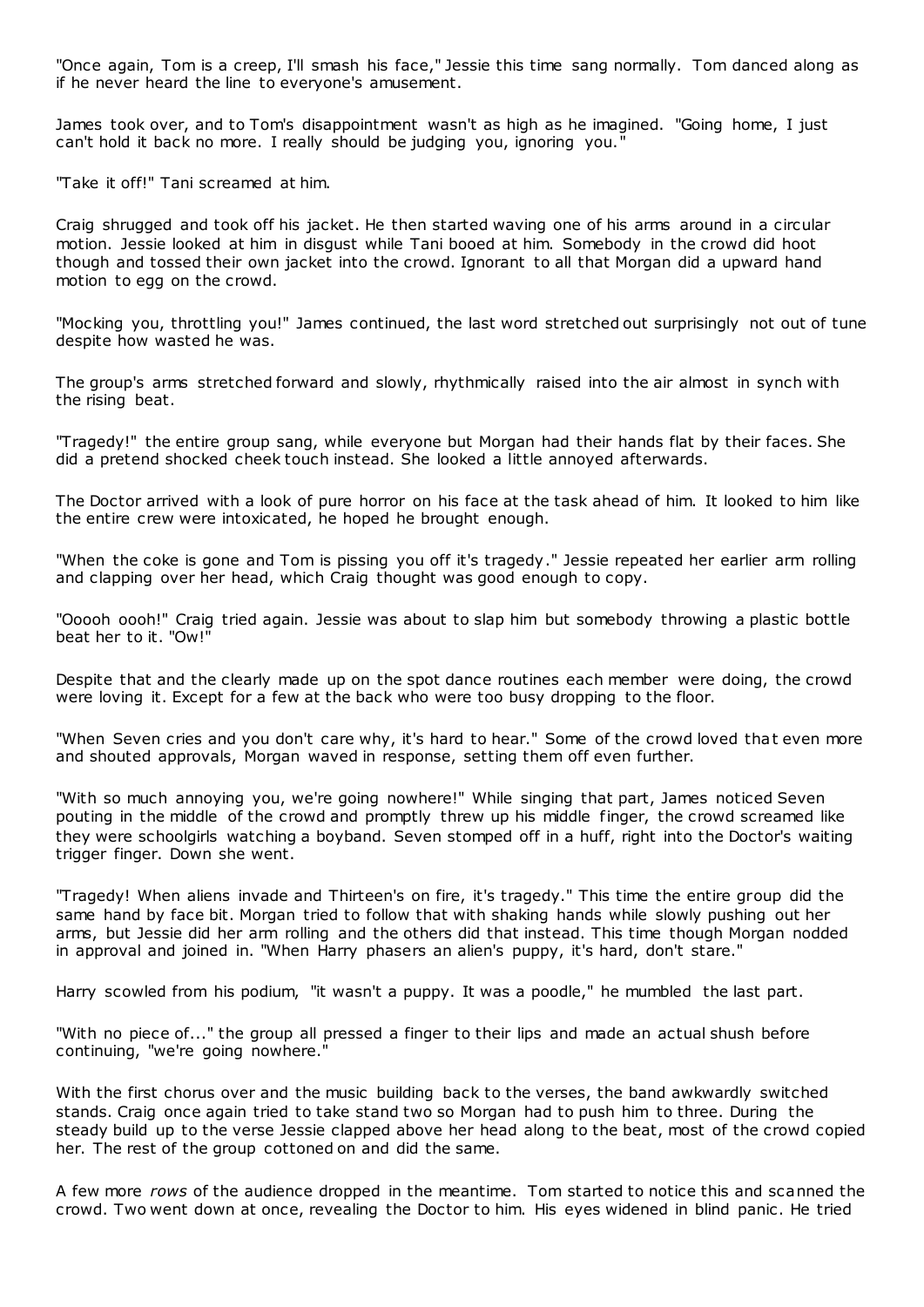to grab a dancing B'Elanna by the hand and lead her away, she pulled away effortlessly. "We have to get ready for the wedding," he improvised. She pouted but still went with him.

"Sight of you, there's a yearning down inside of me," Craig sang next a little flatly.

Jessie leaned over to take over his microphone, "eeeew, eeew," she sang in a similar manner to his oooh's earlier. The audience had a good laugh over his resulting frown.

Nevertheless he continued on, "oh burned the cake," cueing icy glares from Morgan. "With mould as icing, Neelix wants us dead."

Morgan's stare relaxed into a *not bad* smile before turning back to face the audience. "Down they go..." Cue further hypospray related collapses. "I just can't take your crap no more. I really should be hating you, ignoring you, slapping you, smacking you."

They all did the arm raising routine again in preparation for the chorus. The crowd, what's left of them, were cheering in anticipation.

"Tragedy! When the coffee is gone and Seven's wanting attention it's tragedy. When the power is off and you don't know why, it's hard to care. With Janeway binging buckets, we're going nowhere." James and Jessie pushed out their right arm, with the palm upright and flat. Morgan quickly copied and shook her left shoulder as well. Craig was too busy wearing out the arm waving over his head routine to notice.

"Tragedy! When I lose control and Tom won't shut up, it's tragedy."

The Doctor meanwhile had managed to thin the majority of the crowd, and was nearing the stage. Jessie spotted him first and started to hurry over to James, only she went back for her microphone stand to continue the song.

"When stupid stuff happens and no one asks why, it's hard to fare." Jessie reached James and pointed toward the Doctor, who had sedated two people at the front by the time she got to him.

"Leg it," James mimed. The pair hurried off, Jessie took her stand with her. Craig and Morgan continued completely unaware.

"With no end in sight, we're going nowhe..." The Doctor nicked Craig in the ankle while he was shuffling his feet. While it did manage to spray the contents into one leg, the other kicked his second spray from his other hand. It went hurtling into the crowd and had to conk Seven on the head.

Morgan scowled toward the hologram. "Hey!" she grunted, "you're ruining my gig."

The Doctor quickly rearmed his left hand, "you'll thank me later." He climbed onto the stage to gun for her. She squealed and ran off. The hologram gave chase.

"Pfft, didn't work on me, sucks to be him," Craig said whilst swaying, eyes drooping. No sooner had he said that he tumbled to the floor.

Elsewhere in the Holodeck, Tom and B'Elanna hurried into a Vegas style chapel, B'Elanna with her uniform jacket wrapped around her head like a veil. The holographic cameramen and women were right on their tail, eager not to miss a moment.

Once inside they giddily went to the desk. "Hey hey, I'd like a Bic Mac with milkshake please," Tom said.

B'Elanna looked at him, he looked back a little disappointed. "I'm not that pissed," she said.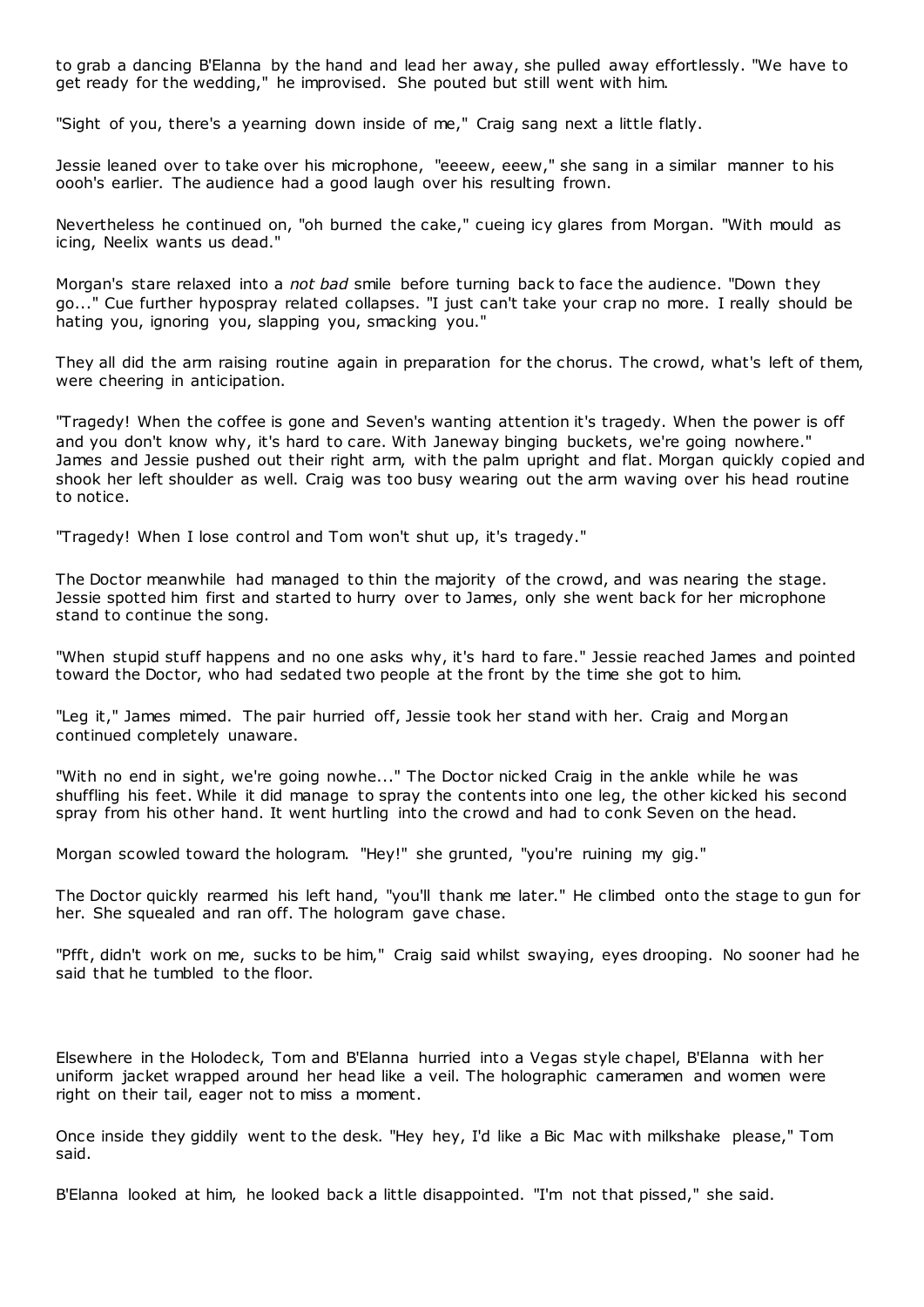The woman at the desk was even less impressed than she was. "Choose your wedding package and sign."

"Okeydoke," Tom laughed. He handed it over to B'Elanna to fill in, which he expected her to swoon over but she instead grumbled about second thoughts. Ignorant to that he turned to the cameras. "All right folks, this is it. The wedding of the century. Ending the show on a high, we'll never top this."

The doors behind him and B'Elanna opened up, and another couple stumbled through them. The camera crew gossiped amongst themselves.

"What?" Tom frowned and looked over his shoulder. His eyes bugged out as he frantically tapped B'Elanna on the shoulder.

"How do you want to do this? You have no surname," Kathryn giggled.

Chakotay grinned back at her, "how 'bout we merge them like Chakway or Janetay."

B'Elanna overheard, dropped the pen and looked around as well.

"Oh god that's terrible, good thing you're cute you dumbass," Kathryn laughed.

Squealing from outside drew most people's attention. The doors hurtled open again, this time Morgan ran in and slammed them closed behind her.

Tom laughed nervously, eyeing the cameras. "You're getting this, aren't you? Oh this is much better than I planned." B'Elanna glared at him.

"Oh sweetie, just in time," Kathryn smiled. She turned around, ready to toss the bouquet. Kiara ran out from behind her and over to her big sister.

"Huh?" Morgan's panic turned into bafflement.

Kathryn tossed the bouquet over her shoulder. Despite Kiara's frantic jumping up and down it landed in Morgan's hands. She screamed and tossed it down to her.

"Yay!" Kiara giggled.

Kathryn and Chakotay then strolled by the pair, arm in arm, laughing far too much. Morgan still stared at where they previously stood, unable to process what just happened. Unfortunately for her this allowed the Doctor to sneak up from behind and hypo her.

"Okay, that's all we have time for on VTV Live. Join us next time for more fun and hijinks. For now, take care of others and yourself. Good others!" Tom grinned, also seemingly unaware.

The Doctor moved in to finish the job.

#### **The next morning:**

Despite his head throbbing so much it felt twice as large as usual, Tom poured over the previous night's show, hoping to jog some of his memory and figure out what went wrong.

Little did he know B'Elanna had wandered over to watch silently behind him sometime around Part 2 of the Sullivan show.

"Uhoh," Tom stuttered after B'Elanna's wedding proposal. He quickly forwarded it.

"Doesn't seem like such a bad idea," she said, startling him. "We have been engaged a while."

Tom swung his chair around so eagerly, he accidentally went in a complete circle before he faced her. B'Elanna chuckled at him. "Are you serious?" he asked.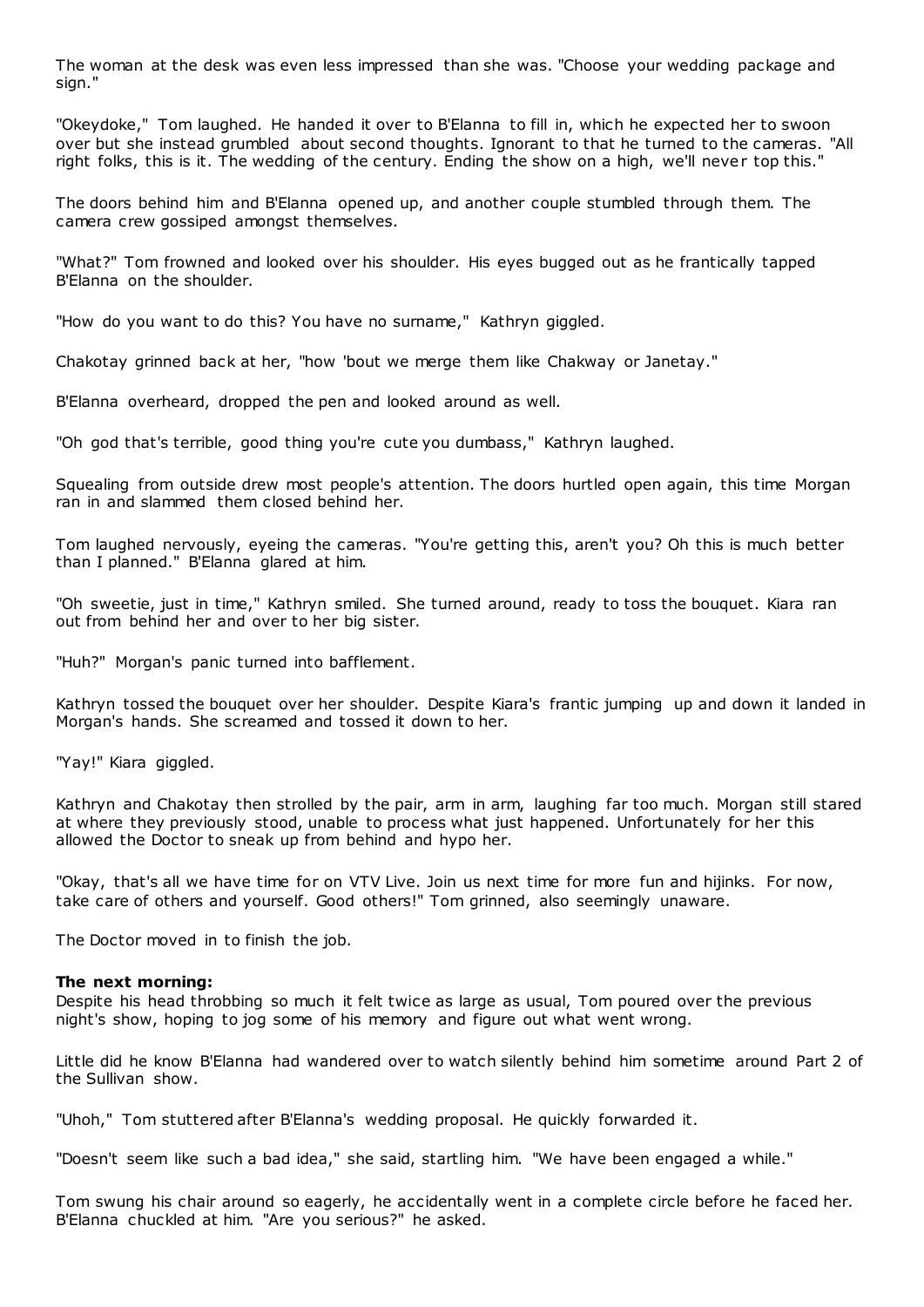"Why not? It's not like I wanted a flourish OTT wedding anyway. A little service, and a party with our friends later. Assuming you have any left after this," B'Elanna smiled.

Tom didn't hear the last sentence, the rest of what she said had left him very giddy. "Oh, are you sure? That sounds very lowkey."

"Not Drive lowkey, but you can't get much lower," B'Elanna teased.

A grin spread across Tom's face, he jumped to his feet to give her a hug and kiss. "This day can't get any better."

The quarters doors opened, Tuvok and a Security team stepped in. "On that note, you're under arrest."

"Huh, what for?" Tom whimpered.

B'Elanna couldn't help but groan, "oh Tom."

Tuvok's eyebrow raised, he merely pointed at VTV Live playing on Tom's computer which was up to the concert portion of the show.

"What, it's a crime to get everyone to have a good time?" Tom asked at the same time the cameras changed to an audience shot. They all got a good glimpse of topless Tuvok sitting on a clearly struggling Foster's shoulders, waving his shirt around and cheering.

B'Elanna nodded, "not bad." Tom's head jerked toward her, she smiled and shrugged.

"It's er, not my fault, er..." Tom struggled to explain himself. "Pop's infectious you know."

"Let's go," Tuvok said, with a look in his eye that told the helmsman he had very little choice. That and the armed team behind him.

Tom pouted and followed him outside leaving B'Elanna to quickly rewind the show to watch the Tuvok bit again.

Kathryn groaned and rolled over onto her side, her eyes struggling to open. A warm puff of hair in her face did the trick. They widened as far as they could go and they weren't the only ones.

Chakotay meanwhile jumped in shock so much he fell backwards out of bed with a loud thump.

"Oh my god, Chakotay! What are you doing here?" she stammered, bolting up into a sitting position.

Chakotay stood back up, wincing and prodding his back. "I have no idea. Do you remember anything after the Bridge?"

Kathryn peeked under her covers, sighing in relief since she was still wearing her uniform. She noted Chakotay was as well. "No," she answered painfully. "I hope this isn't another amnesia one, I hate those."

Kiara scampered into the bedroom, tossing petals from the bouquet everywhere. "I'm getting married, mummy look!"

"Um," both of the command duo were speechless.

"Hi daddy," Kiara grinned.

"Hi sweetie, what do you mean by you're getting married?" Chakotay asked gently, crouching down to her eye level.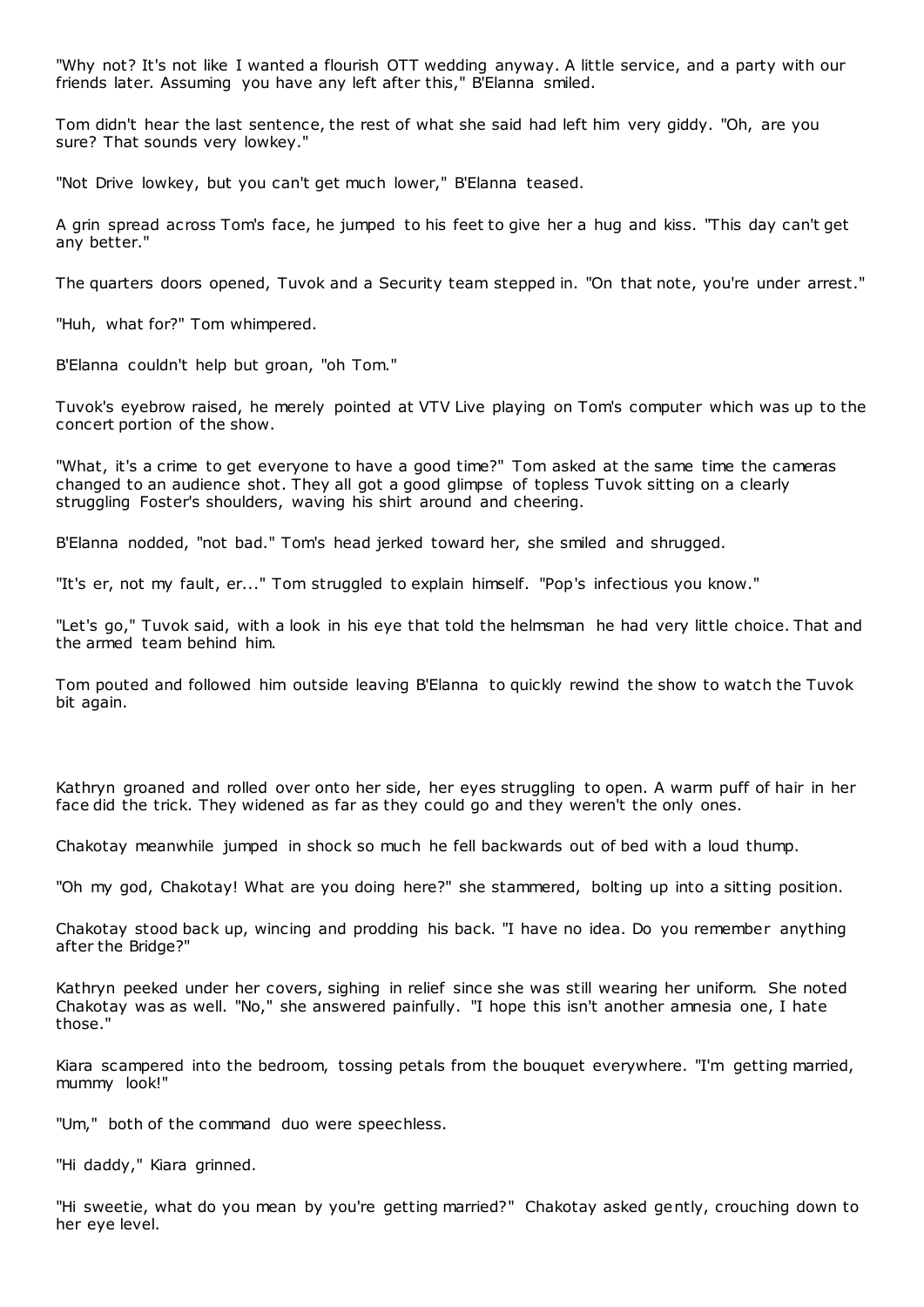Kiara tilted her head and stared quizzically at him. "I caught it. Okay Morgan did, but she's me so."

"Caught it where?" Kathryn asked, dreading the answer.

"Mum!" Morgan's voice shouted from the other room. Kathryn groaned, hoping she would stay there. She wasn't so lucky, Morgan walked in grimacing and holding her head. "I don't feel well, can I have some..." she noticed her dad, then her mother in bed and her eyes widened. "Ohno."

Kathryn groaned into both of her hands, "it can't get more embarrassing." Chakotay was about to point out something but she glared at him to cut him off, "it can't, okay!"

Meanwhile in another quarters, dozens of empty Cherry Coke bottles were littered all over an already messy bedroom floor and in the bed. Two figures were also in it, one of which had gotten a tad mixed up and was slumped with his head over the foot of the bed, feet near the pillow. The other had the right idea, right way up and snuggled into the duvet with her fingers loosely around the neck of a bottle pressed against her cheek.

A door chime woke the upside down sleeper with a start, he scrambled into a kneeling position, only noticing then his company. His face drained of all of its colour. "Oh god..."

His movement knocked a bottle into a roll, it clattered to the floor beside the still sleeping one. That woke her up, she shuffled around, merely groaned and closed her eyes again.

"Jess, do you remember...?" James asked shakily.

Jessie groaned again, "no, and no. You're fine, look at yourself."

James frowned and glanced down at himself, which made him even more confused since he would never buy a white jacket. He took it off and tossed it to the floor.

Jessie meanwhile went to drink the bottle in her hands, regretting it immediately. "Ugh, flat."

The door chime went off again. James had forgotten about it in his panic . He got up and walked into the living room to answer it. To his surprise and disappointment Tom was on the other side. "It's way too early for this." He went to close the door.

"Ensign," Tuvok's voice said from nearby. He stepped into view, Tom shrunk an inch or two. James though brightened up considerably. "Mr Paris would like to explain, apologise and I quote *fix something*."

James smiled in Tom's direction, he meanwhile looked away to avoid it. "Really? Okay, will you wait around outside until Jessie's ready and I've replicated a camera?"

Tom twitched. "Yeah, enjoy it while it lasts Lames." Tuvok cleared his throat. "Fine. I'll wait."

"Oh my god, my hair, what's happened to my hair!" Jessie screamed from James' room.

James cringed, "uhoh. I thought I had more time."

Tom looked on far too curiously for his own good. "Oh, is that your room? Her hair's a mess huh, I had you pegged all wrong." Tuvok rolled his eyes.

James stared at him blankly, "unfortunately I got you right." His eyes narrowed suspiciously. "How would you know which bedroom is which?"

Tom started to sweat since he could feel both Tuvok and James' eyes drilling into him, not to mention the growing threat of Jessie and bad hair in the next room. "Lucky guess," he lied.